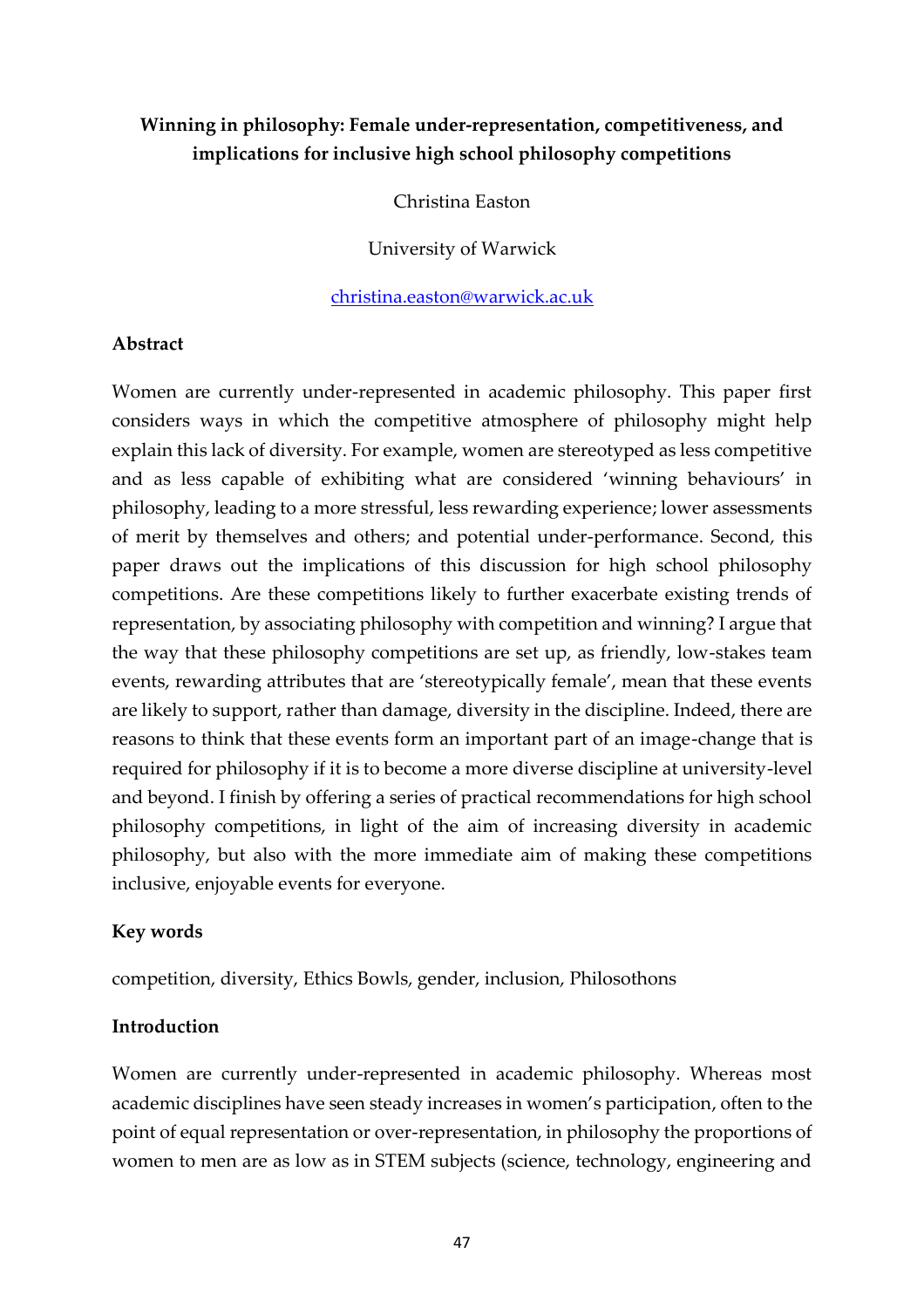mathematics). In the US, women make up 29% of those earning philosophy PhDs (Schwitzgebel & Jennings 2017), far less than the average for all disciplines (Figdor & Drabek 2016). There is a notable 'leaky pipeline' effect, where women's participation in philosophy drops off as we move 'up the stages'. In the UK, women make up 48% of philosophy undergraduates, 37% of Master's students, 33% of PhD entrants, 32% of permanent lecturers, and 25% of professors (Beebee 2021). In the US, women make up 40% of assistant professors in philosophy, 30% of associate professors, and nearly 20% of full professors (Conklin, Artamonova & Hassoun 2019-20). Similar effects can be seen in Australia (Baron, Dougherty & Miller 2015).

In this paper, I first explore one possible explanatory factor in the gender gap: that academic philosophy is competitive (by 'academic philosophy', I mean universitylevel study, research, and events attended by professional philosophers.) I begin by setting out ways in which the norms and practices of philosophy might stand out from other disciplines as competitive. I then summarise the research on sex differences in relation to competitiveness, explaining the case for why the competitive atmosphere of philosophy might damage female representation. I argue that this case for current disciplinary norms being damaging to women is exacerbated by the significant 'genius culture' at play in academic philosophy.

In the second half of the paper, I reflect on the import of this discussion for high school philosophy competitions such as Ethics Bowls and Philosothons. Are these competitions likely to further exacerbate existing trends of representation, by associating philosophy with competition and winning? I acknowledge that there is at least one legitimate concern here: associating 'being a good philosopher' with the need to participate orally may put some girls off further study in philosophy. However, overall, the set-up and success criteria of these competitions are such that they present to students beneficial norms and images of philosophy that are likely to help retain diversity in the discipline. Moreover, these events tend to reward attributes less commonly perceived to be fixed, such as effort and collaboration, with likely positive effects for the participation of minorities. Additionally, since there is some evidence that early exposure to philosophy positively correlates with women staying in philosophy, events promoting philosophy in schools, such as these, seem overall likely to increase diversity within the discipline.

I finish by offering a series of practical recommendations for high school philosophy competitions. These recommendations focus on how these competitions might be set up so as to increase diversity in academic philosophy, but also fulfil the more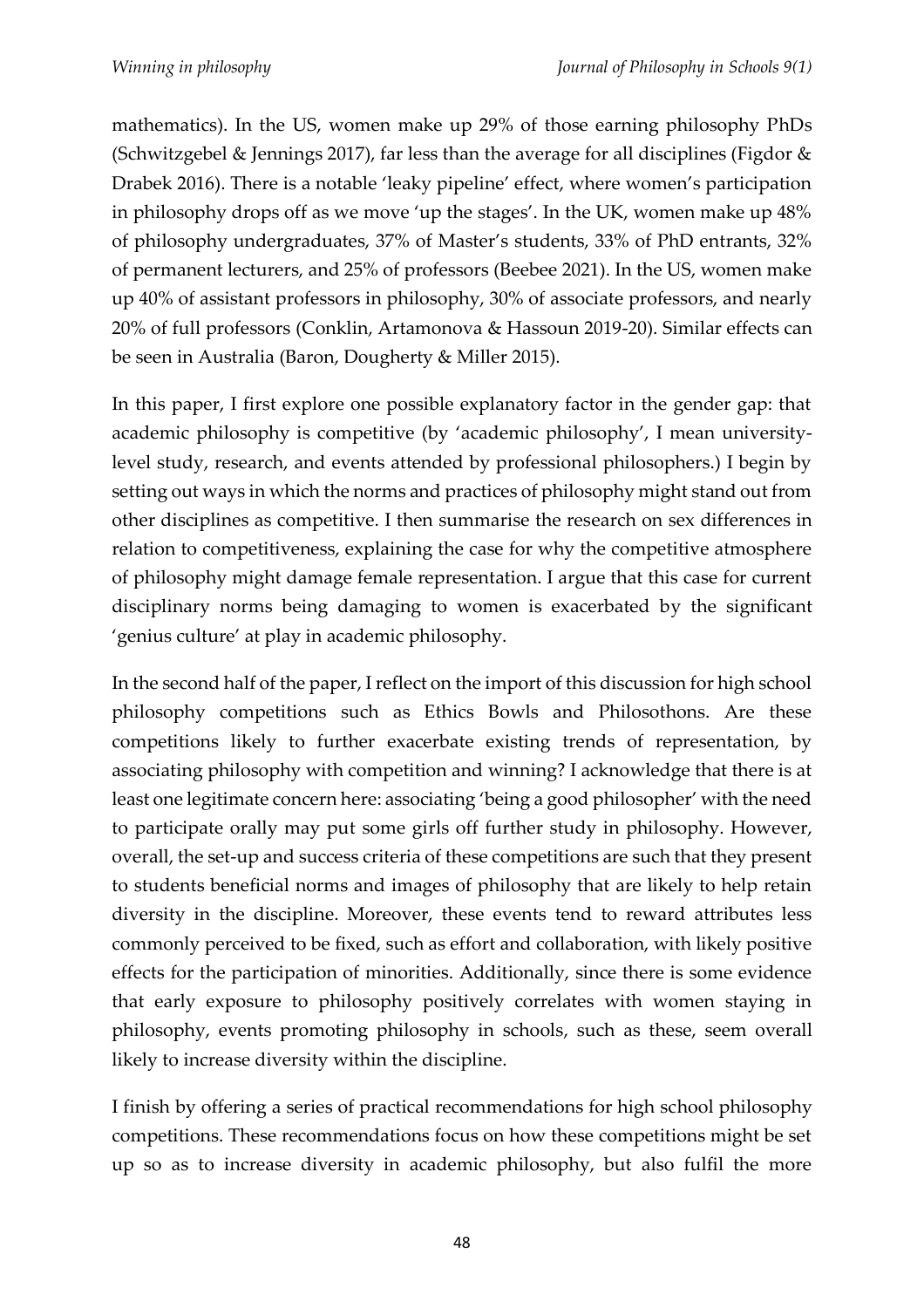immediate aim of making these competitions inclusive, enjoyable events that people from diverse backgrounds are able to benefit from being involved in.

Whilst my focus in this paper is on *female* under-representation, some of what is said here may be applicable to other groups that are under-represented in philosophy, such as ethnic minorities. For example, the evidence suggesting that emphases on skills requiring 'natural brilliance' damage women's participation applies to other groups that are stereotyped as lacking these skills, such as African Americans (Leslie et al. 2015). So, some of the measures discussed that make philosophy events more accessible to women may also have positive effects for other under-represented groups.

Before going on, it is worth outlining some reasons for why we ought to care about under-representation in philosophy, and why achieving a more balanced representation in the discipline is a worthwhile aim. First, there are social justice reasons. Though women and African Americans are arguably not losing out on wealth or power by missing out on a career in philosophy, there are benefits to engaging in philosophy (for example, the worth that comes from living an 'examined life', employability, critical thinking skills, etc.). It would be unfair if these benefits were more available to some socially salient groups than others. Second, diversity contributes to the flourishing of the discipline. Diverse participation enables entrenched norms to be questioned, a greater diversity of topics to be discussed, and different methodologies to be emphasised.<sup>1</sup>

## **Competitiveness in academic philosophy**

The under-representation of women in philosophy is most probably explained by a number of distinct but interacting factors, resulting in a 'perfect storm' (Antony 2012).<sup>2</sup> In this paper, I focus on just one possible explanatory factor: the competitive manner in which academic philosophy is currently practised. As Sally Haslanger (2008) has argued, philosophy departments are often 'competitive, combative … highly

<sup>1</sup> For the argument that it matters for philosophy who is doing it, see Jenkins (2013). Friedman argues that having greater diversity will 'improve the quality of philosophy … by enriching the philosophical quest for the wisdom to guide the enormous variety of human lives' (2013, p. 36). Research suggest that women favour methodologies that use observation over appeals to intuition (Buckwalter & Turri 2016) and that women enjoy the use of thought experiments less than men (Thompson et al. 2016).

<sup>&</sup>lt;sup>2</sup> For discussion of possible explanations of philosophy's gender gap, see Baron, Dougherty and Miller (2015), Easton (2021), Thompson et al. (2016) and Thompson (2017).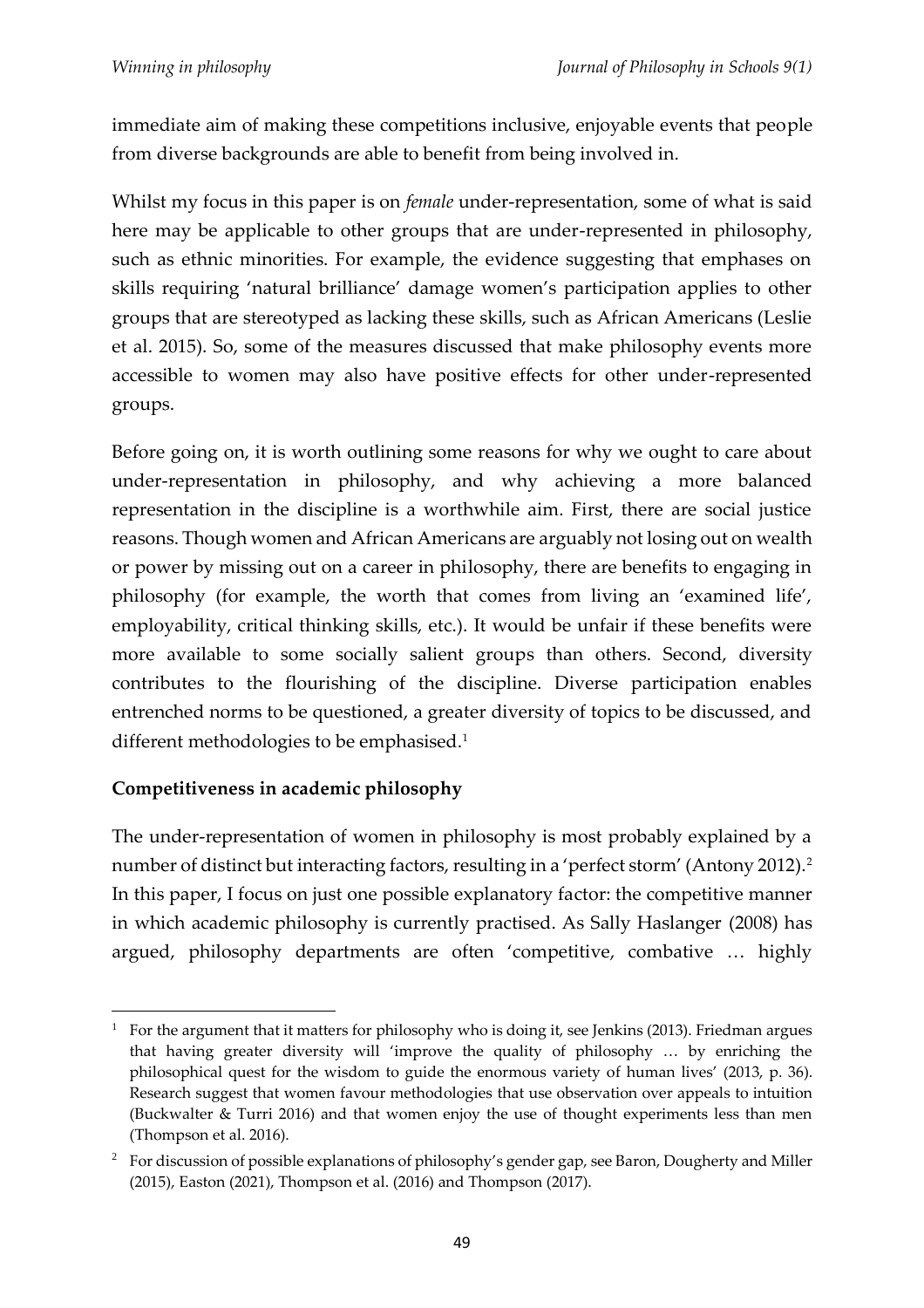judgmental, oriented toward individual accomplishment … [and] hostile to femininity' (p. 217).

A key way in which philosophy might be said to be competitive is with its focus on *arguments* as things that are *won* or *lost*. Several authors have noted that there is a tendency for philosophy seminars and presentations to be particularly combative, especially when compared to the same events taking place in other academic disciplines. For example, Fiona Jenkins (2013, p. 101) talks of the 'mortal combat of the Philosophy seminar'. Indeed, the metaphorical language often used to describe what goes on in philosophy is that of competition and fighting. We 'attack, target and demolish an opponent' (Haslanger 2008, p. 213). Arguments suffer from 'fatal flaws' and get 'shot down' by counter-arguments (Rooney 2010, p. 222).

The issue being identified here is not with argument in the sense of presenting premises towards a conclusion. Nor is it with the adversarial method in and of itself. Given the distinct subject matter of philosophy as addressing particularly intractable questions that are often immune to empirical evidence, presenting arguments and having people identify ways that such arguments go wrong is part and parcel of what it is to do philosophy. As Timothy Williamson (2020) has argued, the adversarial method may 'serve the pursuit of truth' by helping identify and then test the strength of background assumptions, rooting out bad ideas that cannot stand up to scrutiny, and improving theories. The issue is more with the *manner* in which this feedback on arguments is given. <sup>3</sup> Counter-arguments are often presented in a nit-picking, competitive manner, so as to give the impression that the speaker is stupid and the interlocuter superior (e.g. Beebee 2021). Post-presentation Q&A can involve relentless attacks on the case just presented by the speaker, with the primary goal of audience members being to find flaws―any flaws, however minor―in what was just said, in order to prove that the speaker is wrong. These 'competitive attacks are unending' (Friedman 2013, p. 28); the back and forth of argument is expected to continue until one member 'surrenders', at which point, someone has 'won' and someone has 'lost'.

In a 1974 philosophy textbook Alston and Brandt talk about 'the greatest philosophers' as exemplifying the image of the 'gadfly': 'the man with a sharp eye for distinctions, and a quick wit for objections. He is more adept at tearing down than at building up, and he delights in reducing his interlocutors to confusion' (Alston & Brandt 1974, pp. 9-10, cited by Friedman 2013). Whilst this is an old text, there remains

<sup>&</sup>lt;sup>3</sup> See Beebee (2013) for the distinction between style and content, and Govier (1999) for the distinction between minimal and ancillary adversariality.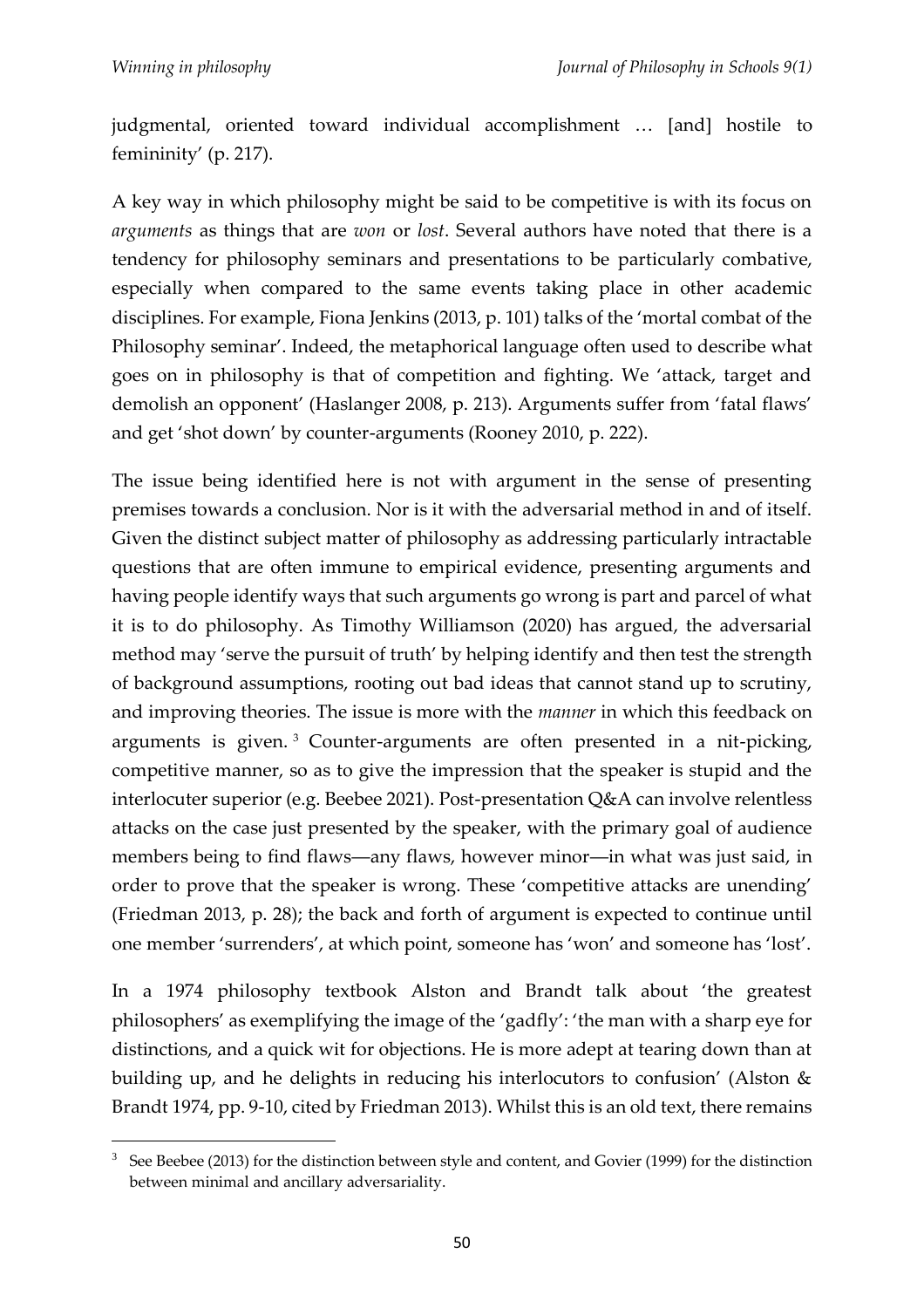a tendency to see those who engage in this exercise in competitive argumentation as 'doing good philosophy'. These people are viewed as 'smart', sometimes irrespective of the actual content of the objections that they raise (Schwitzgebel 2010). An observer would be forgiven for viewing these exchanges as *games* or *contests* rather than a part of a genuine search for truth or wisdom (Friedman 2013, p. 28).

This kind of 'verbal smackdown' (Friedman 2013, p. 27) between competing individuals sets up philosophy as an individualistic, rather than collaborative enterprise. There are good reasons for thinking that philosophical virtue is not being exhibited in these types of behaviours, and that the aim of winning arguments may not be conducive to the pursuit of truth or wisdom. If so, then the disciplinary norms just discussed are bad for philosophy. I will not discuss these arguments further here. Rather, in the next section I will show how these disciplinary norms might be bad for philosophy via their negative effect on diversity within the discipline.

## **Sex differences, competition and competitiveness**

It has been suggested that the adversarial argument style discussed above helps explain women's lesser participation in philosophy (e.g. Beebee 2013; Friedman 2013; Rooney 2010). Gender studies do offer some support for this hypothesis. For example, a study by Lee, Kesebir and Pillutla (2016) found evidence for gender socialisation theories which posit that females value harmony and the appearance of equality, neither of which can be found in the academic philosophy environment described above. In this section I make a related, but slightly different, case from that which has been made by Beebee and others, focusing especially on the *competitive* aspect of the adversarial style. Why, specifically, might norms of competitiveness be bad for women?

One major reason is because competitive norms may lead to women performing less well in philosophy than they might otherwise do. In an article reviewing both laboratory and field studies, Niederle and Vesterlund (2011) show that gender gaps in performance are often greater in competitive environments than in non-competitive ones. Performing a task as part of a competition tends to make men perform better than they would have done had the task been non-competitive, whereas it tends to make women perform worse. Poorer performance means that women are less likely to stay in philosophy―both because they are unlikely to want to stay in a discipline where they are struggling to achieve, and because they are less likely to be selected for a course or job.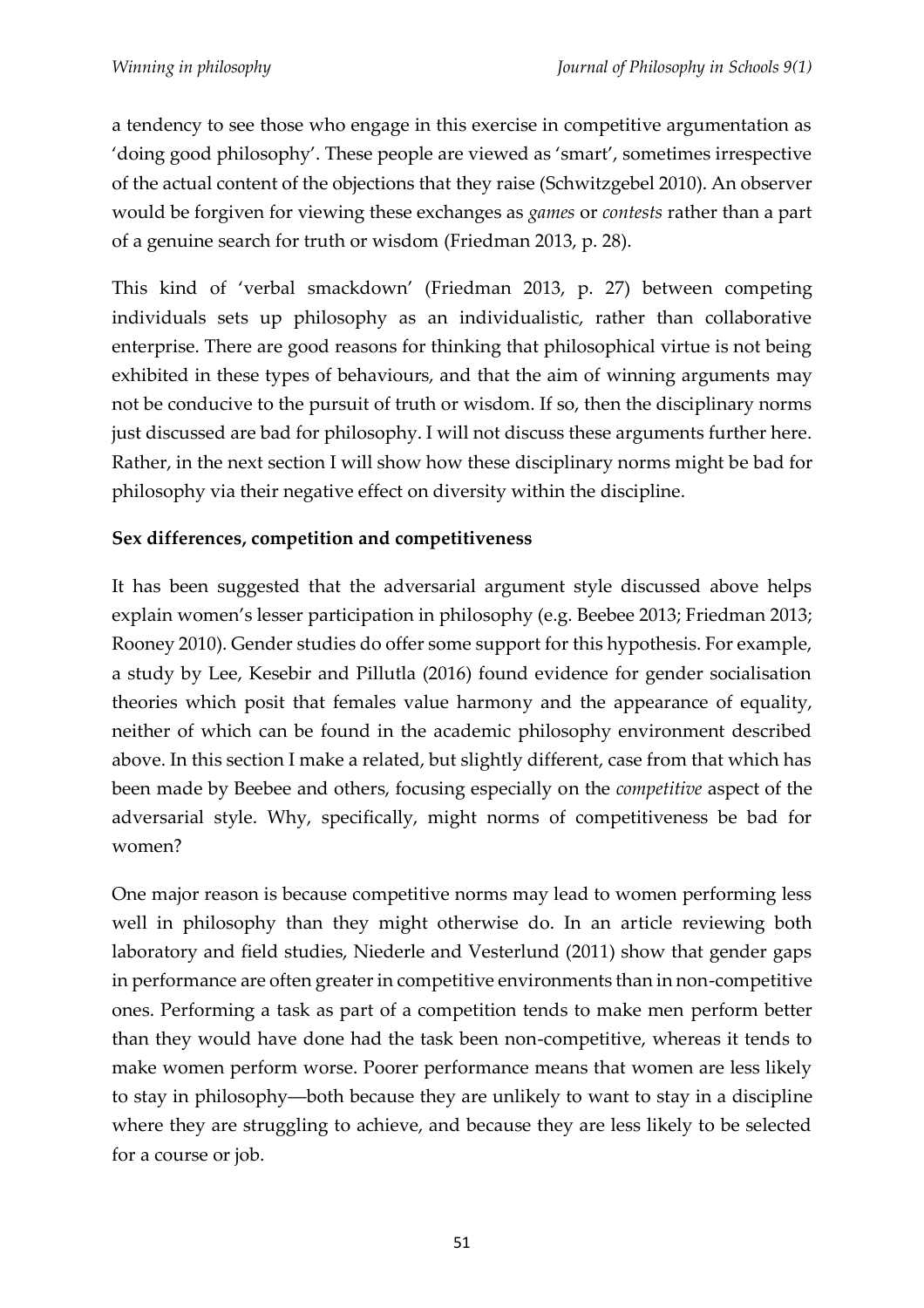Multiple studies suggest that women and men differ in their attitudes towards competition, with women being less likely than men to enter competitions for which they are qualified.<sup>4</sup> If women have more negative attitudes to competition than men, then perhaps competitive norms may make women less likely to enjoy doing philosophy. This could explain why some men view the post-presentation Q&A as an enjoyable game or contest, whereas for some women it is an ordeal to be endured (Beebee 2013).

Women tend to be less confident than men about their relative ability, and these gender differences in confidence account for a large part of women's lower performance in and more negative attitudes towards competition (Niederle & Vesterlund 2011). This lack of confidence also makes a significant difference to the likelihood of women entering competitions (Niederle & Vesterlund 2011).<sup>5</sup>

There is, therefore, some evidence of gender differences in response to competitive norms. However, the argument that competitive norms harm women does not require this to be the case. Gender stereotypes exist that tell us that women should be passive, non-confrontational, conciliatory, and deferential (Manne 2018). They should not 'fight to the death' to win an argument. Nor, say the stereotypes, are they competent to do so, being more adept at interpersonal communication and care than they are at rational argumentation. These stereotypes may be entirely false and yet, at the same time, act alongside current disciplinary norms to damage women's performance in and enjoyment of philosophy. They may do so in at least three ways.

First, women who 'play the game' by joining in aggressive and adversarial contests to 'win' philosophical arguments may be subject to penalties. 'Backlash effects', defined as social and economic reprisals for behaving counterstereotypically, are fairly welldocumented (e.g. Rudman 1998; Rudman et al. 2012). Women who exhibit counterstereotypical traits, such as engaging competitively in a philosophical debate, may be less well-liked than their male peers who do the same, and, as a consequence, be treated with greater hostility and be offered fewer opportunities. At the extreme, they may be viewed as 'ballbreakers' (Manne 2018, p. 254). Thus, even where women are as happy and comfortable in a competitive 'philosophy contest' as are men,

<sup>4</sup> The original Niederle and Vesterlund (2007) study has been replicated numerous times with similar results; see Niederle and Vesterlund (2011, p. 605) for a summary.

<sup>&</sup>lt;sup>5</sup> Women's comparative lack of confidence is also likely to be a factor in women's underrepresentation in philosophy *independently* of the role confidence plays in women's attitudes to competition. This is because confidence plays a major part in successful progression in the field of philosophy (Easton 2021, p. 153).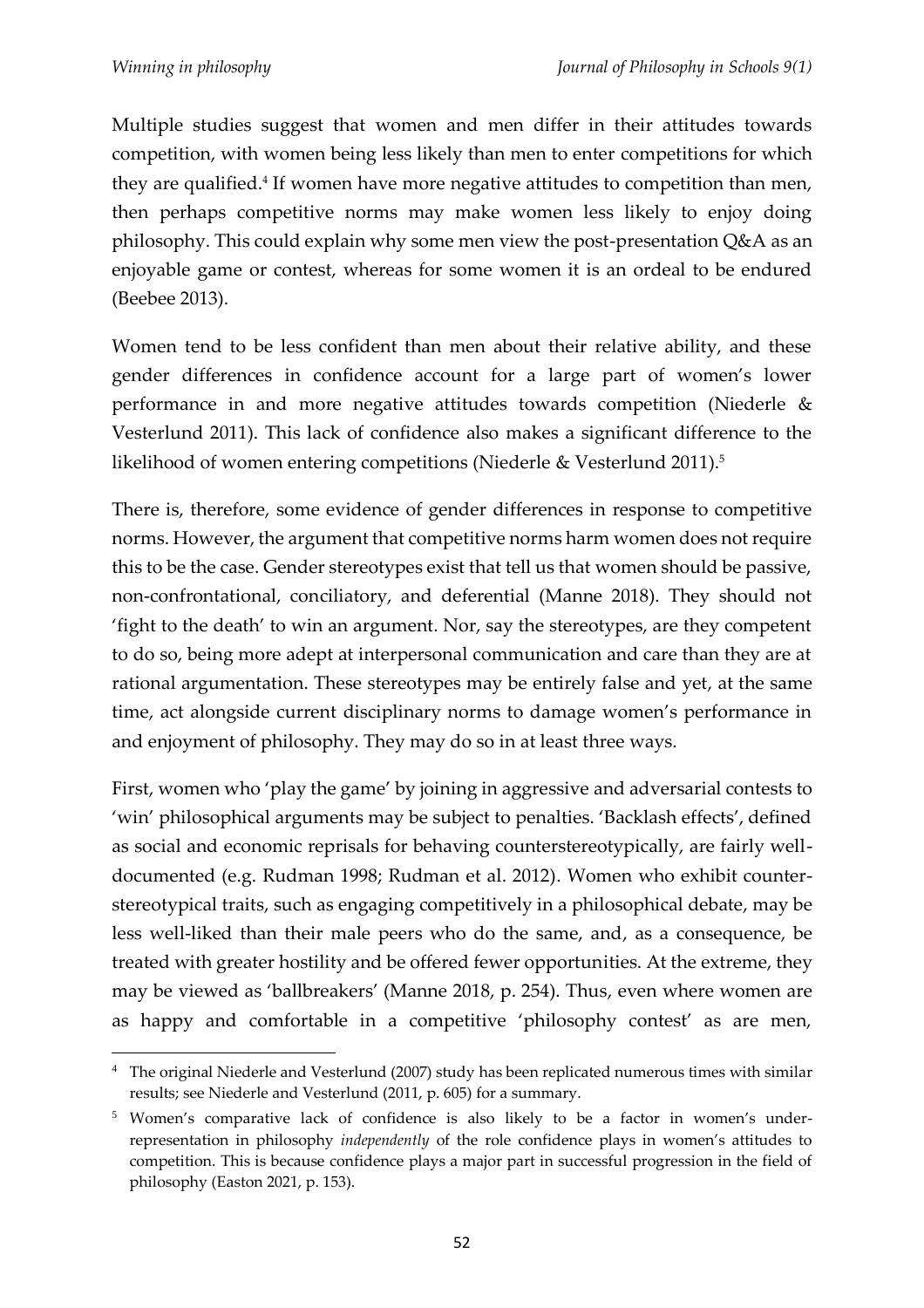competitive norms in philosophy may still have the effect of alienating women, via 'gendered norm enforcement' behaviours that penalise women (Manne 2018).

The second mechanism by which stereotypes about competition combined with competitive norms in philosophy may harm women is stereotype threat. Stereotype threat occurs when individuals feel at risk of performing in a way that confirms a negative stereotype. Victims of stereotype threat perform worse on relevant tasks than they do when the threat is not present. Even when unaware of stereotype threat, they show signs of a physical stress response, including elevated heart rate and blood pressure (Steele 2010, pp. 119-120). Claude Steele (2010, p. 111) argues that 'when you realise that this stressful experience is probably a chronic feature of the setting for you, it can be difficult for you to stay in the setting, to sustain your motivation to succeed there' (quoted by Beebee 2013, p. 72). So, an effect of stereotype threat can be withdrawal of the negatively stereotyped group from the setting.

Given the stereotype that women are less able to withstand competitive or aggressive environments, women in a competitive and aggressive post-talk Q&A may experience an increased stress response and may under-perform. Helen Beebee (2013) has raised this issue in relation to philosophy seminars, and has argued that even where there is no under-performance and women continue to engage in discussion and give papers, simply the increase in stress levels is 'a recipe, or at least a part of a recipe, for discouraging women from staying in the profession' (2013, p. 73).

Third, people may develop conflicting schemas of 'women' and 'philosopher'. Schemas are mental constructs, sets of implicit and often unarticulated expectations about what a particular thing is like (Haslanger 2008; Valian 1998). Competitive norms in philosophy, combined with gender stereotypes that women are disinclined towards competitive behaviours, may lead to women feeling that they do not belong in the discipline, and consequently choosing not to continue (or begin) philosophy. That beliefs about stereotypes might have such an effect is backed up by several research studies. For example, Ma et al. (2018) found that gendered beliefs about philosophy indirectly affect participants' interest in philosophy as a course of study via an effect on their identification with the discipline. 'Women who viewed the field as more masculine identified with it less and this related to lower interest in the major' (Ma et al. 2018, p. 77)

The case that competitiveness in philosophy harms women is strengthened by noting that the 'winning behaviours' in philosophy tend to be associated with attributes often regarded as fixed. Leslie et al. (2015) suggest that some fields are perceived as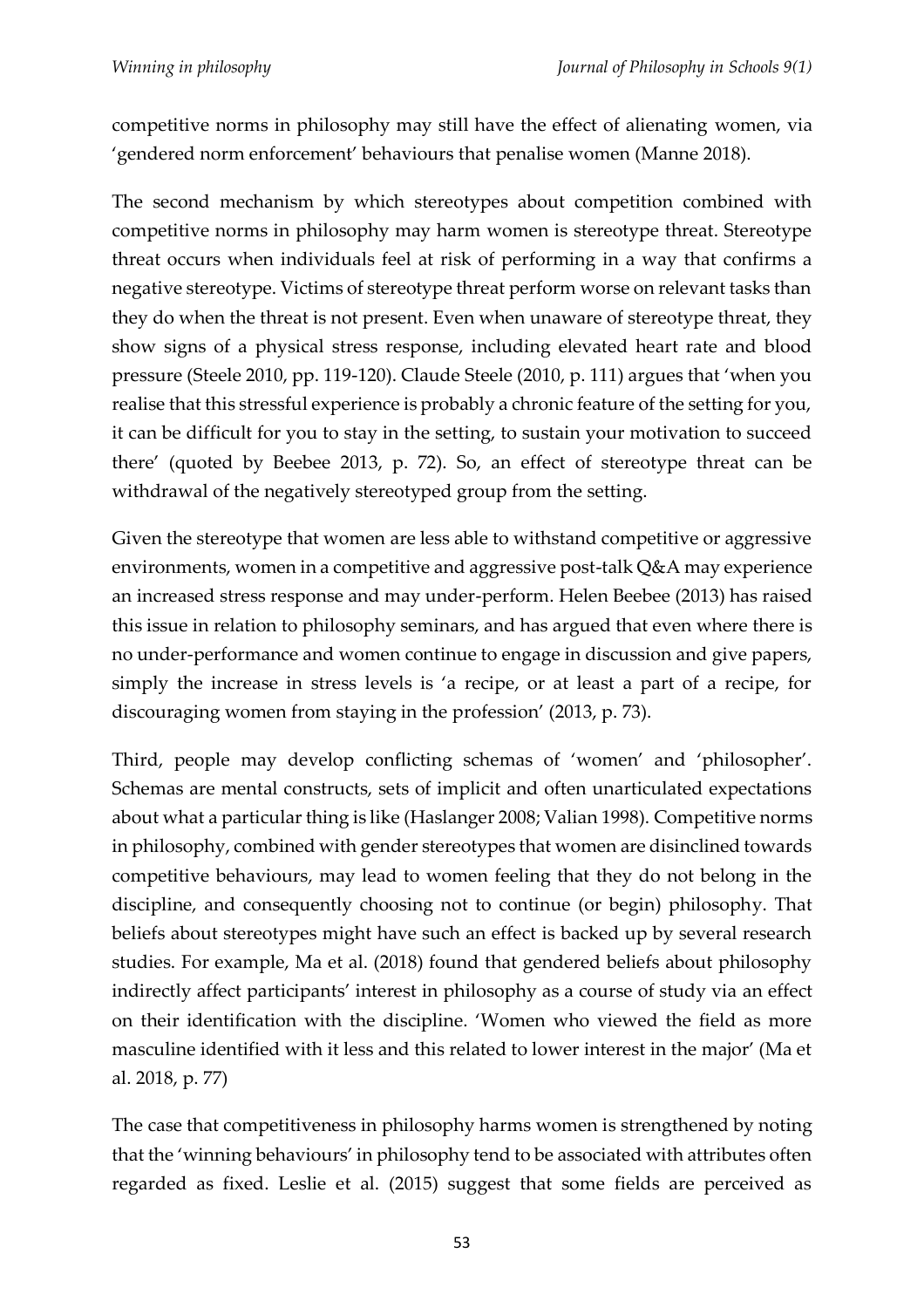requiring 'natural brilliance'―fixed intellectual talents―as opposed to malleable skills that can be developed via persistent effort. Their study found that disciplines where success is associated with natural brilliance have lower proportions of women and African Americans obtaining PhDs. Significantly, philosophy was found to have the highest emphasis on brilliance across all the disciplines assessed. This finding coheres with anecdotal reports of a 'cult of genius' in philosophy (Goldhill 2017; see also Saul 2015, Schwitzgebel 2010).

Where might these brilliance-based beliefs be coming from? We might hypothesise that philosophy's culture of competitiveness is one partial factor. This is because what are currently regarded as 'winning behaviours', such as thinking quickly on one's feet, coming up with 'smart questions', and raising razor-sharp objections, tend to be associated with fixed intellectual talents (Saul 2015). They are behaviours shown by 'smart' people or 'geniuses'. These 'smartness judgements are deeply tied to the notion that there is such a thing as smartness, of which some people are lucky enough to have a big dose while the unlucky get less' (Saul 2015). The pertinence of a question asked in a Q&A, and whether or not a particular episode of 'combat' in the seminar room has been won or lost, is partly a matter of subjective judgement. So, assessments of merit made in light of these episodes are influenced by unfalsifiable judgements about who is 'naturally smart'. This subjectivity allows for more opportunities for implicit bias and stereotyping to creep in. As Eric Schwitzgebel (2010, para. 2) anecdotally reports, 'In every case I have noted the smart-seeming person has been a young white male'.

We might therefore hypothesise that the culture of competitiveness exacerbates the perception that philosophy requires certain natural traits such as being able to think quickly on one's feet―traits stereotyped as being more present in men than women (Easton 2021).<sup>6</sup> This, and the wider emphasis on 'natural brilliance', further increases the likelihood of stereotype threat, because women (and African Americans) are stereotyped as not possessing the requisite talents. It may also have a negative effect by leading to clashing schemas that result in a sense of not belonging. In their study of 1,540 undergraduates taking an Introduction to Philosophy course at Georgia State University in the USA, Thompson et al. (2016) found that women believing that success in philosophy is rooted in brilliance affects their sense of belonging and

<sup>&</sup>lt;sup>6</sup> I have argued elsewhere that we should question whether 'thinking quickly on one's feet' is an important philosophical virtue. Reflectivity, understood as 'involving an indefatigable pursuit of answers, even where these are particularly hard to find', is of more value and importance to the longterm philosophical project of pursuit of truth or wisdom (Easton 2021, pp. 156-157).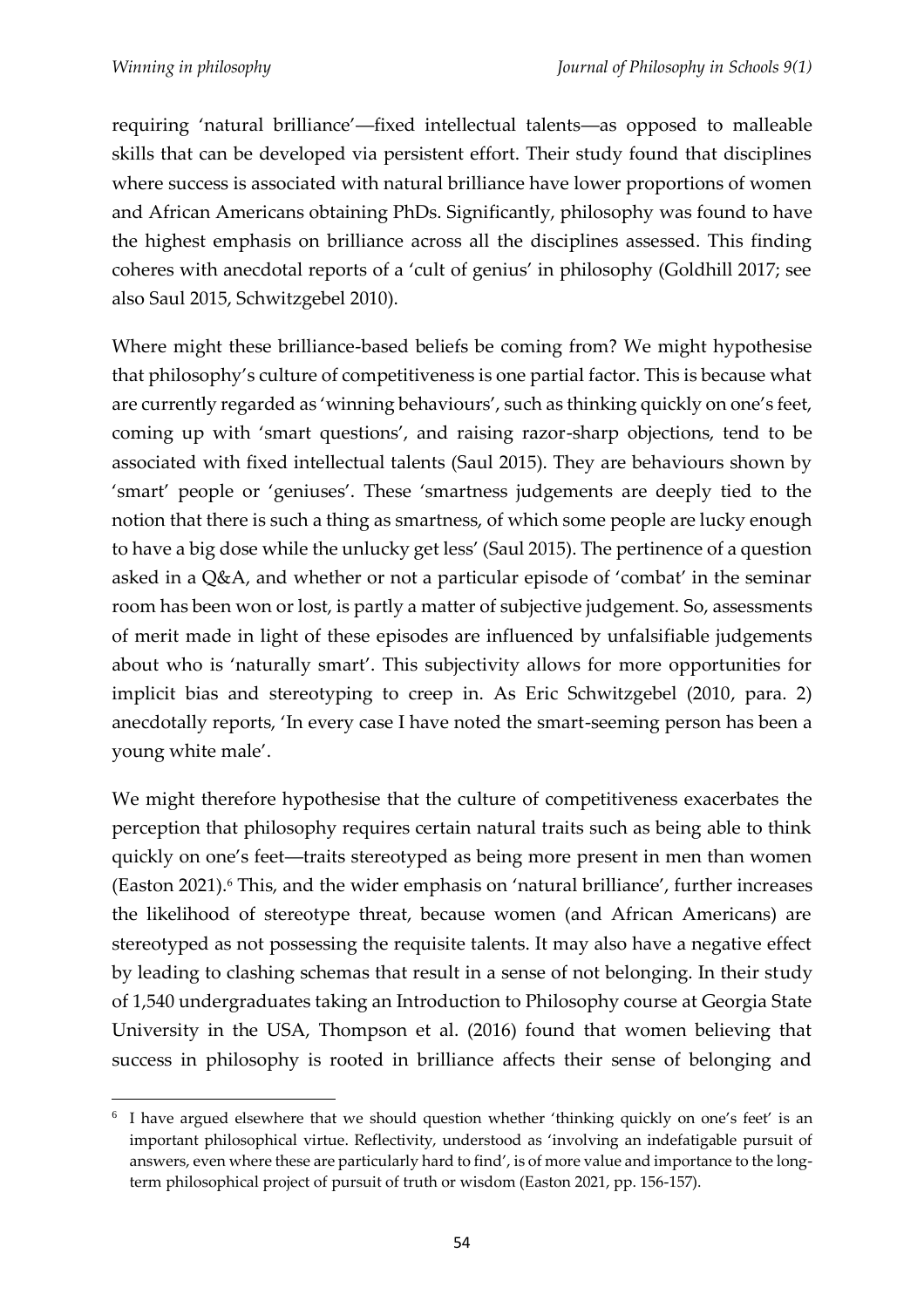willingness to continue in philosophy in a way that it does not for men who possess similar beliefs. The authors hypothesise that since Leslie et al. (2015) found a high prevalence of brilliance-based beliefs about philosophy outside of academia, in the general public, that undergraduates think that philosophy requires natural brilliance more than most other subjects and this leads women, more than men, to feel that they do not belong in philosophy and to be more likely to stop taking philosophy courses (Thompson et al. 2016, p. 17).

In this section, a number of reasons have been presented for why a culture of competitiveness may be bad for women. Women tend to under-perform in competitive environments and tend to have more negative attitudes towards competition. Yet even if this were false, stereotypes that say that women are noncompetitive have pernicious effects. They lead to 'backlash effects' against women who exhibit counter-stereotypical traits such as being highly competitive. They pave the way for activation of stereotype threat in women in competitive environments, resulting in poorer performance and higher levels of stress. They lead to women developing schemas for 'philosopher' that conflict with schemas for 'woman', which then result in women feeling that they do not belong in philosophy. These negative effects are exacerbated by the 'genius culture' in philosophy, a culture that is associated with lower participation rates of women. This builds a picture of why women tend to trickle out of philosophy and how competitive norms may play a role in this.

# **High school philosophy competitions**

High school philosophy competitions are popular in Australia and the US, and are growing in popularity in the UK. In the US, these competitions take the form of 'Ethics Bowls'; in Australia and the UK, they are 'Philosothons'. Whilst there is no uniformity as to the rules by which such competitions are run, they tend to be inspired by P4C Community of Inquiry approaches, and there are a number of features in common between the various competitions. Most significantly for our topic, whilst these are competitions, they are generally not *competitive*. Unlike debating events, where teams are required to take adversarial positions, to hold fast to their assigned perspective, and then bat down the arguments of their opponents at all costs in order to win the argument, the focus in Ethics Bowls and Philosothons is *dialogue*. One of the most important success criteria on which students are judged is collaboration with peers, and thus there is an emphasis on respectful and engaged discourse with others, with the aim of mutual pursuit of truth, rather than simply persuasion and scoring points.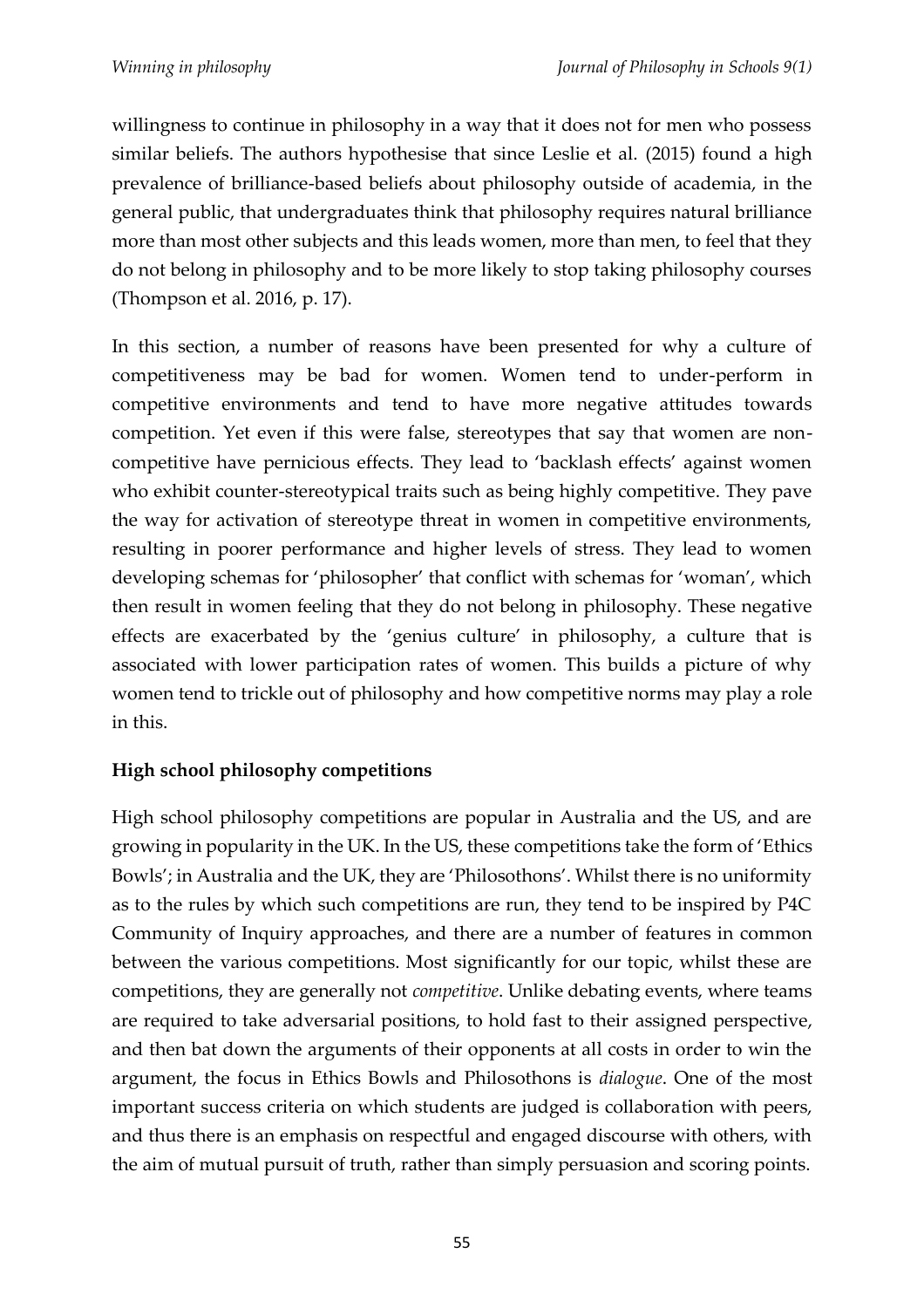These are, nevertheless, competitions. Students are given numerical scores based on how well they meet a number of criteria, scores are added up, and one school walks away with a trophy. It is also common for winning individuals to be selected from different year groups and/or for the 'most promising philosophers' to be identified (e.g. AAP 2021). Given the research discussed in the last section, these competitions prima facie look problematic. The research implies that girls will be less likely to put themselves forward for these competitions and to perform well at them. Stereotype threat may mean that girls under-perform in these competitions and find them stressful events. Moreover, these events may contribute to people developing mismatched schemas of 'philosopher' and 'women'. Young women might come to believe that philosophy requires an ability to succeed in a competitive environment, which, if held alongside a belief that says that they, as female, cannot succeed in competitive environments, may put them off continuing with philosophy. Whilst the focus of this paper is gender diversity in academic philosophy, clearly if girls are finding such events stressful and/or are put off participating in them because they are competitions, then this is a problem independently of a concern with gender balance in academic philosophy. Since participation in these type of activities is rewarding for those involved (for example, by helping develop cognitive abilities (e.g. Fair et al. 2015), fairness considerations mean that we should want these to be inclusive events that everyone can enjoy and participate in on an equal footing.

So, should we view philosophy competitions as problematic? Certainly we should be concerned about what is going on before students arrive at university. Although research has been limited, there is evidence of a pre-university effect on the gender gap in philosophy, markedly on student attitudes towards philosophy and intention to continue in the subject (Baron, Dougherty & Miller 2015; see also Calhoun 2009). Dougherty, Baron and Miller (2015) found that 'female students were less likely to believe that they could do well in philosophy, were less able to imagine themselves becoming philosophers, predicted they would be less comfortable participating in classroom discussions, and found philosophy less interesting than male students' (p. 469). These attitudes were all found to be predictive of each other, clustering effects that support the hypothesis that students enter university with a gender schema pertinent to philosophy (Dougherty, Baron & Miller 2015, p. 469).

Gina Schouten (2016) points out that even if there were no evidence of a pre-university effect on the gender gap in philosophy, people's pre-university experiences will affect the way that their university experiences are received. For example, building confidence in school-age girls, and developing schemas about philosophy that are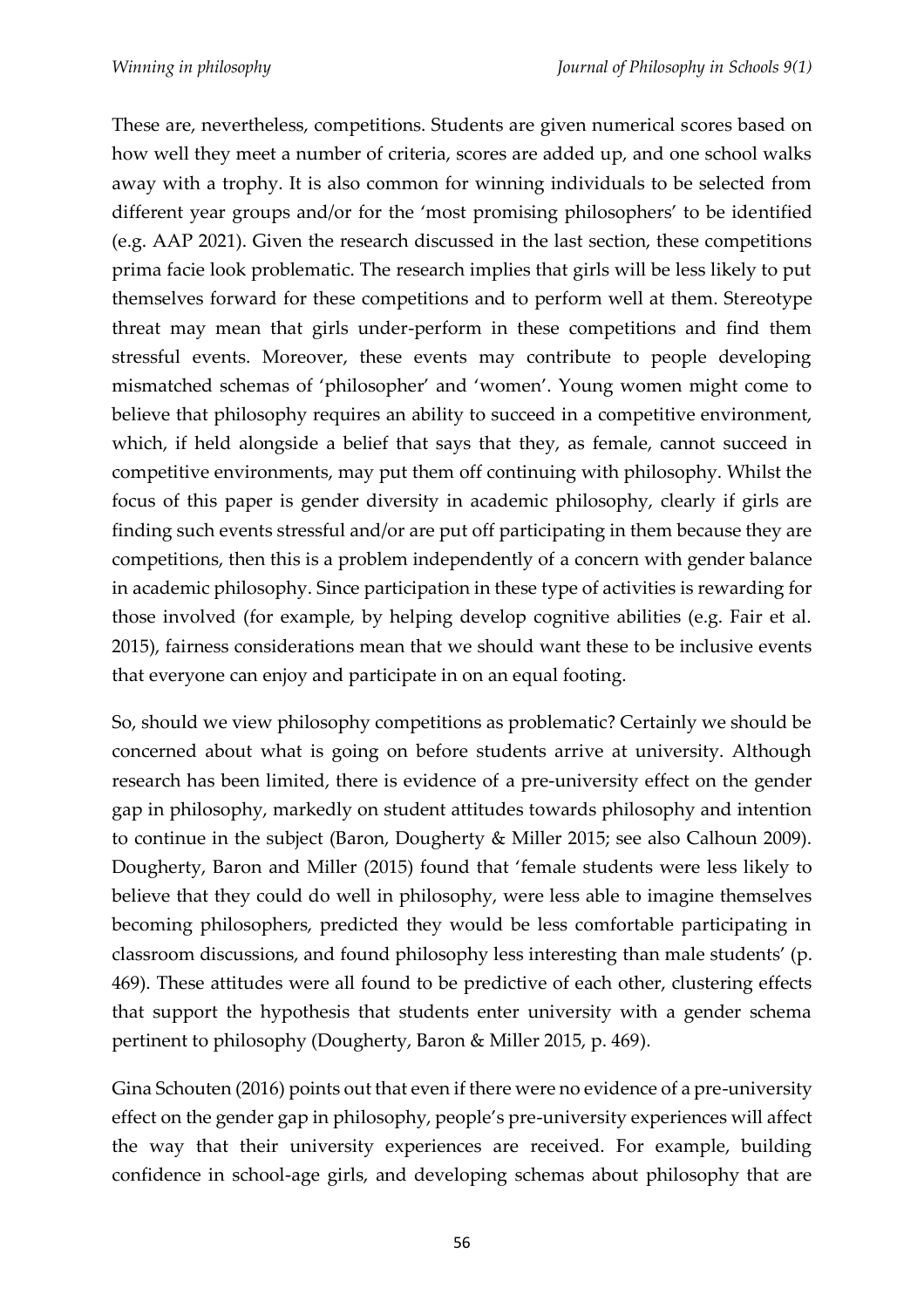more likely to make women feel like they belong in the discipline, may 'inoculate' students against the effects of later negative experiences. It therefore matters a great deal what perceptions of philosophy we are giving out, from an early stage.

However, there are a number of good reasons to think both that these competitions are giving out a perception of philosophy that is conducive to diverse participation within the discipline, and that they are set up in a way that makes them attractive, fair and inclusive competitions for girls. In their review of research on sex and competition, Niederle and Vesterlund (2011) find that gender effects are significantly reduced when competitions are low-stakes, testing stereotypically 'female' attributes, and in teams. All of these apply to philosophy competitions.

First, these are not high-stakes competitions. They are touted as 'friendly' events. There is a heavy emphasis on the value of taking part, rather than on winning. As one anonymous facilitator commented after a UK Philosothon,

… although the Philosothon was a competition it hardly felt competitive at all. Students almost forgot that they were being judged against each other. The 'prize' for the students was just being in the discussions and being able to thrash out these things. A medal for winning was just the icing on the cake. Everybody walked out feeling like the proverbial winner. (Philosothon UK 2021)

Additionally, whilst there are winners, there is no real sense of the non-winners being 'losers' in the manner of a boxing match (or perhaps a philosophy seminar).

Second, many of the criteria against which participants are judged test stereotypically female attributes; asking for help, facilitating, collaborating, and deep listening result in higher scores. Indeed, the criteria might even be described as 'punishing' stereotypically male attributes; grandstanding, dominating and combative behaviours result in lower scores. The effect of this may be to make the competition more friendly for women because they then have greater confidence in their abilities to succeed at the task; 'relative performance beliefs may change when performing in a stereotypical-female rather than a stereotypical-male task' (Niederle & Vesterlund 2011, p. 606). One reason might be that stereotype threat is less likely to be activated; indeed, positive stereotypes exist about women's abilities at these skills which may bolster female participant's confidence.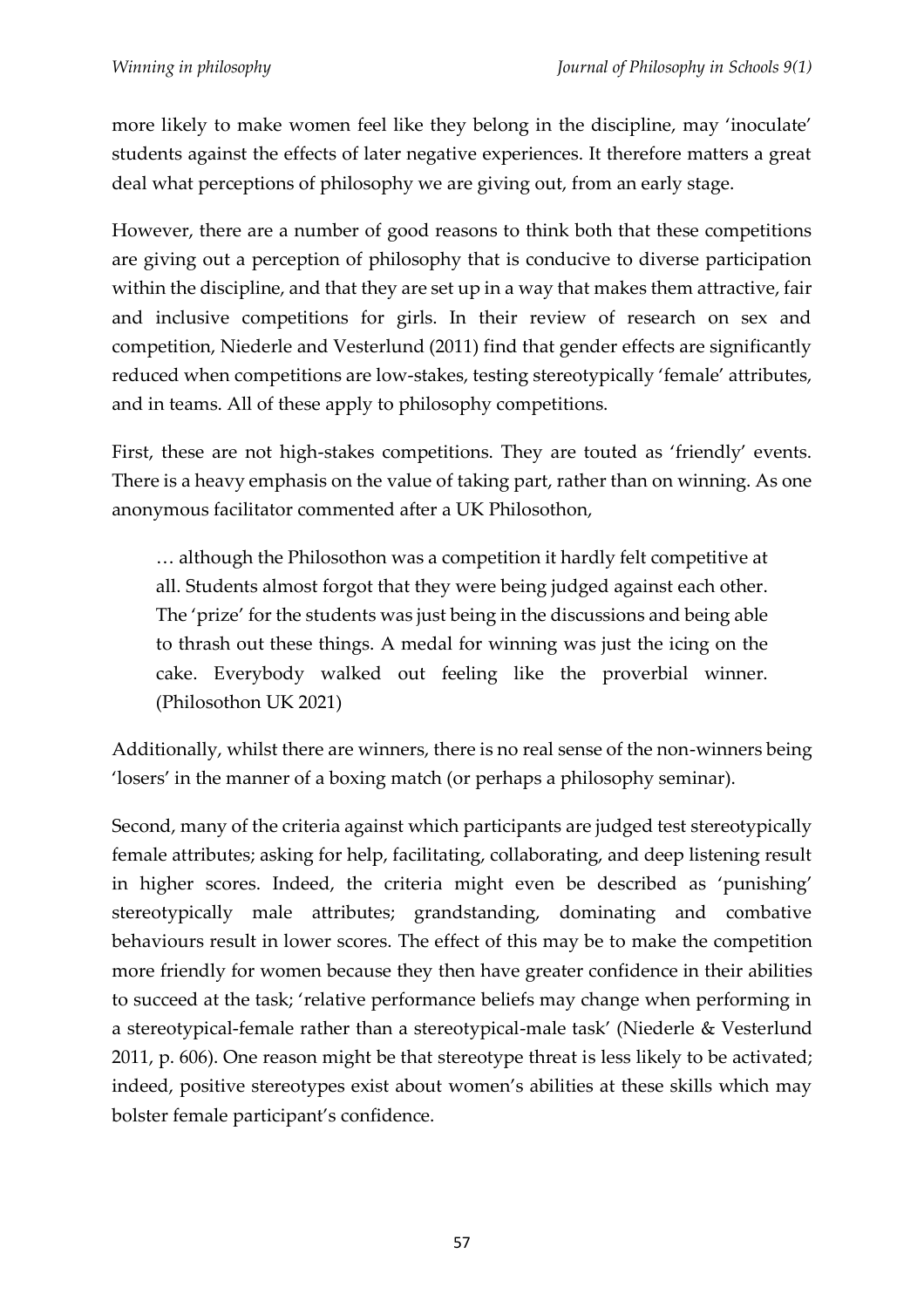Third, these are team events. 'Women are more likely to enter a tournament when in a team, whereas men compete somewhat less, and the gender gap in tournament entry is reduced by about two-thirds when participants are in teams.' (Niederle & Vesterlund 2011, p. 623) So, we can predict that girls are less likely to be put off by the fact that these events are competitions than they would be if they were individual events. This coheres with my initial look at levels of participation of girls versus boys in philosophy competitions, which appear roughly equal.<sup>7</sup>

It is also notable that these events tend to reward attributes less commonly perceived to be fixed, such as effort and collaboration. This is in clear opposition to 'a "genius" culture built around praising those students and philosophers who think quickly on their feet, know the philosophical jargon, or are able to phrase their questions in particular ways' (Thompson et al. 2016, p. 20). As the empirical data from Thompson et al.'s (2016) study shows, preventing students from developing the belief that philosophy requires natural brilliance may be one way to prevent women from leaving the field. These authors suggest that 'Working to counteract these beliefs about philosophy among the general population will also help prevent women from feeling they don't belong in philosophy before they even take any courses in it.' (Thompson et al. 2016, p. 20) Philosophy competitions are one way to help encourage people to develop such beliefs about philosophy―amongst the students involved, but also more widely.

There is also a general case to be made that pre-university exposure to philosophy, of which philosophy competitions are an important part, is conducive to diversity within the discipline. There is some qualitative evidence that women who continue in philosophy are more likely to have been exposed to philosophy prior to college (Aymelek 2015). This fits with the fact that female drop-off in the UK occurs most dramatically at a later stage than in the US and Australia, between undergraduate and master's level study (Beebee & Saul 2011, p. 8). In the UK, children are often exposed to philosophy via religious education, a compulsory subject in the curriculum. Schouten (2016) argues that a theoretical case can also be made for why early exposure to philosophy might be useful in encouraging diversity within the discipline. For example, it might reduce the likelihood of stereotype threat by making it less likely that people develop all-things-considered judgements of philosophy as stereotypically male. It is also easy to incorporate pedagogical strategies shown to

 $7\text{ This is an ancestral judgment arrived at from looking at results of competitions in the US, UK and }$ Australia published online (e.g. AAP 2021). Future empirical research might analyse the gender balance of entrants and winners.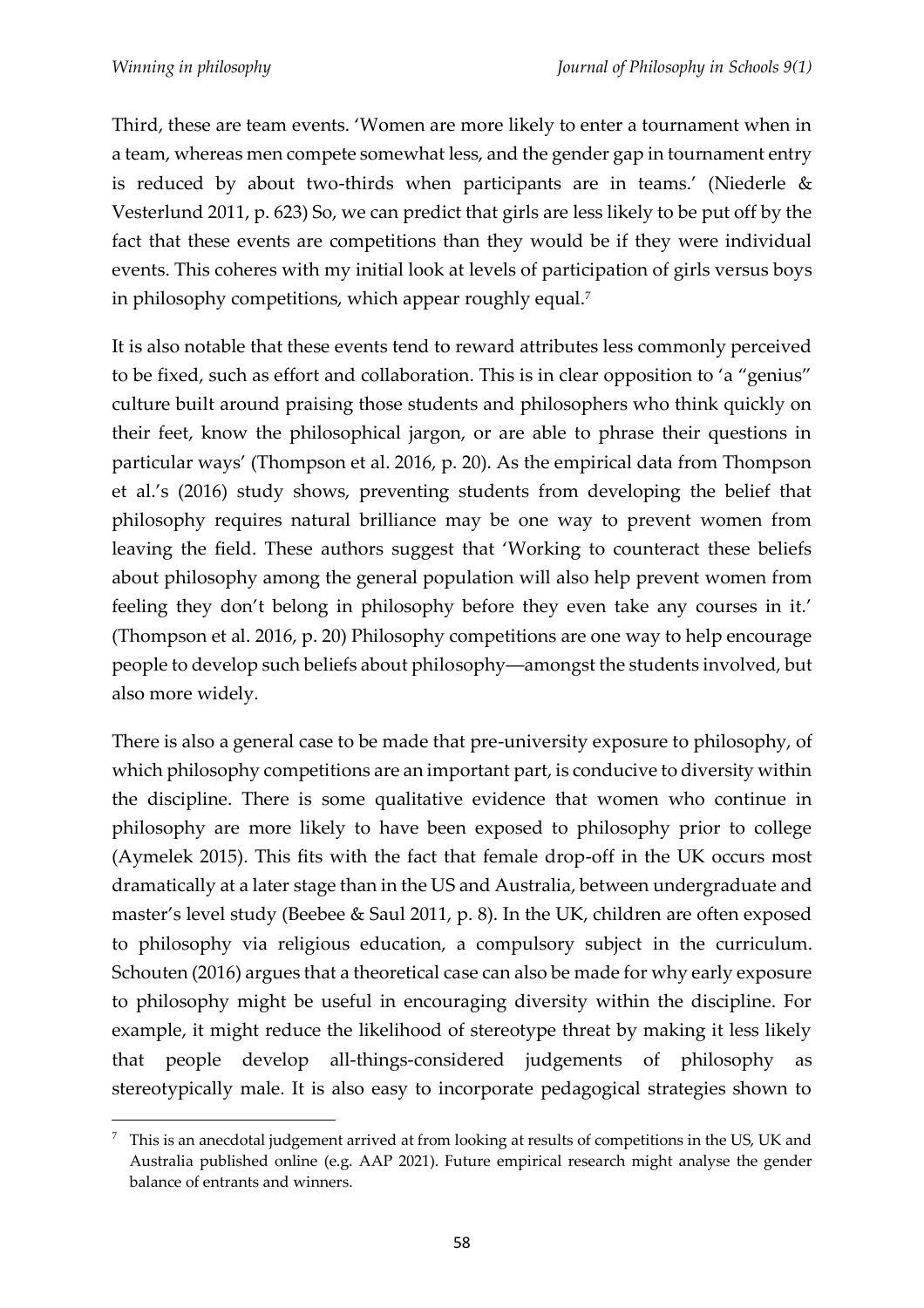protect against stereotype threat, such as values-affirmation exercises and exercises emphasising the malleability of valuable intellectual traits.

Philosophy competitions are both an *effect* of increased interest in philosophy at high school level, and a likely *cause* of increased visibility and interest in high school philosophy in future. Thus, we might see them as an important part of the imagechange required of philosophy in order to improve diversity in the discipline. We might also hope that such effects will trickle upwards to the university, through the involvement of practising academics and future philosophy university students in these events. This might help contribute to more epistemically-beneficial norms being cultivated at university level, and a less 'chilly' climate in general within academic philosophy.

There is, however, one worry about high school philosophy competitions. These events are highly focused on participation. Students are judged almost entirely on their oral contributions; non-participation will result in lower scores. Many university-level teachers, particularly in philosophy, have observed that women have lower rates of class participation than men (e.g. Brighouse 2016). And although results have been mixed, many studies have backed up this anecdotal reporting of women under-participating in verbal discussions (see Leraas, Kippen & Larson 2018 and Jones & Dindia 2004 for summaries). A concern is that female students may enjoy these events less than their male counterparts because of their discomfort making oral contributions. Additionally, students might take away the message that being good at philosophy requires being good at making oral contributions, putting female students off continuing in philosophy (as well as students from ethnic minorities who have been observed as participating less often in class). This is particularly worrying in light of the finding that 'gender differences in comfort speaking in the philosophy classroom partly explain why women score lower than men in [the survey item] IdentificationWithPhilosophy' (Thompson et al. 2016, p. 9). In reality, making oral contributions to philosophical dialogue is only one fairly small part of what professional philosophers get up to, and it has a minimal role in formal assessment of university students. <sup>8</sup> It would therefore be a shame if associating 'being a good philosopher' with the need to participate unnecessarily put some female students off further study. Perhaps this concern might be offset if P4C approaches increase confidence and participation, 'training' girls and ethnic minorities so that they are

<sup>&</sup>lt;sup>8</sup> On the value of silence in philosophy, and potential over-emphasis on class participation, see Liu (2020).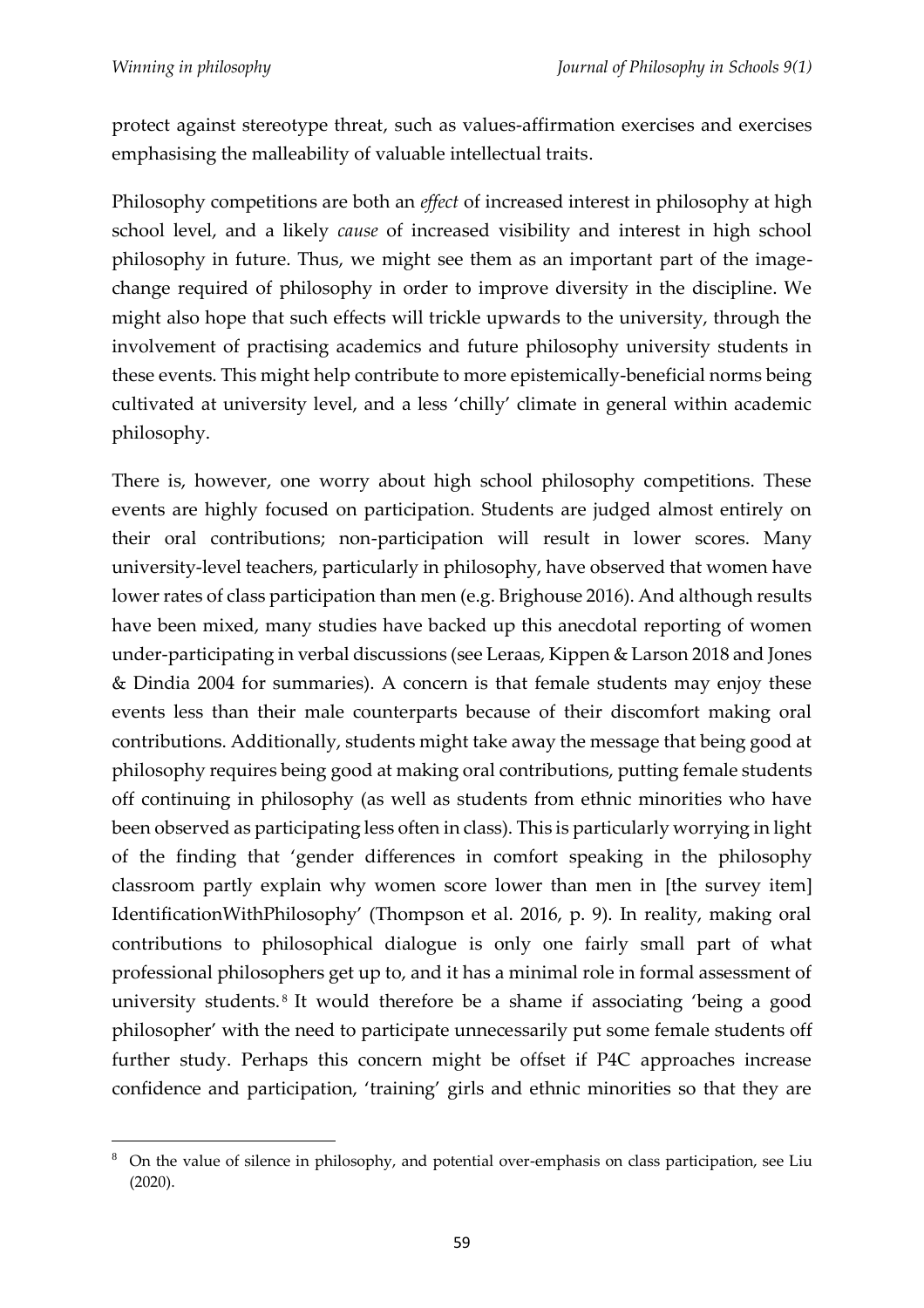more involved in class participation at later stages than they might otherwise have been.

With the exception of the focus on verbal participation, the attributes of Philosothons and Ethics Bowls discussed in this section suggest that the negative effects of competitions are *significantly reduced*. However, this does not mean that they are *eliminated*. So, an objector might say that philosophy competitions are still bad for women, and that it would better to drop the competition aspect of these events altogether. A number of responses are available to this objection. First, this section has flagged various benefits of such events for inclusivity and diversity. Whilst these benefits would still be available were the competition aspect of these events dropped, it seems unlikely that inter-school and national events would take place *at all* if the competition aspect were removed. Given that gender effects are significantly reduced and sometimes eliminated (Niederle & Vesterlund 2011) it seems likely that, on balance, these events are beneficial from the perspective of diversity. Second, concerns about under-performance and lack of inclusion of girls are not borne out by results published online, where girls seem well-represented or even over-represented amongst individual winners (e.g. AAP 2021). Third, whilst inclusivity and diversity are the concerns of this paper, these are concerns amongst other values and concerns we have. There are many benefits to running such events―benefits for individuals competing in these events, and for the wider aim of promoting philosophy in schools. Thus, even if it were false that on balance these events are beneficial from the perspective of diversity, it is unlikely that any negative effects for women would outweigh the various benefits of these events.

## **Implications for making high school philosophy competitions inclusive**

From the above discussion we can draw out several implications for how philosophy competitions can be inclusive events that promote gender diversity in the discipline. First, to partially address the concern raised about the value placed on oral participation, additional opportunities could be woven into philosophy competitions for participation prior to the event. For example, students could submit written questions or counter-examples to other groups in response to the stimulus material prior to the main event. Many events already do this; for example, the 2021 Australasian regional and national competitions required that students submit four questions in advance in response to stimulus materials (AAP 2021). There could also be more diverse means of participation during the event. For example, with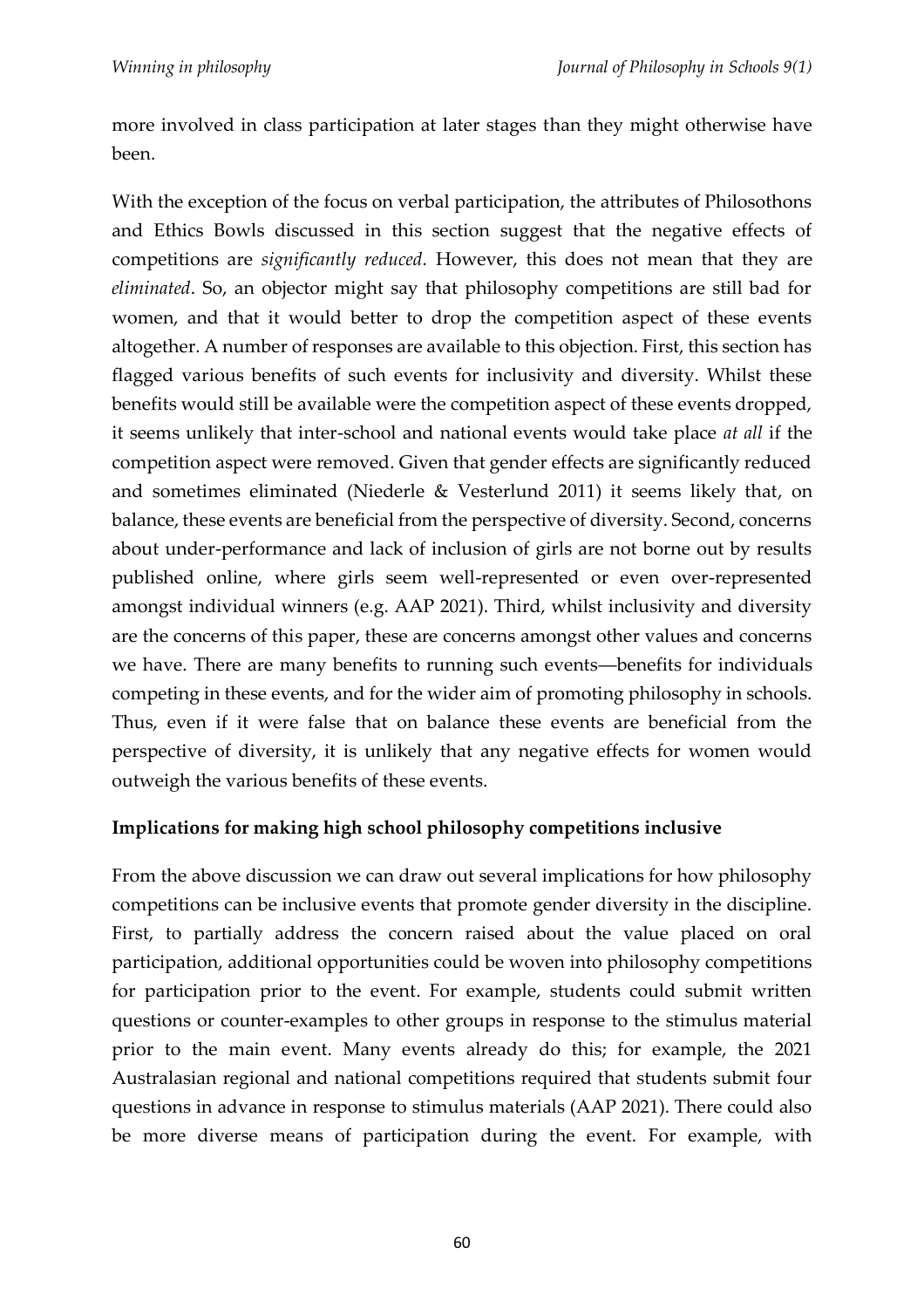competitions taking place online, text comments could be included in the assessment as a form of participation.

Second, organisers could attend to the sex distribution of groups. Students are usually randomly allocated into groups, with the consequence that there can be significant gender imbalance. This has the effect of making sex more salient, meaning that stereotype threat is more likely to be activated, possibly leading to worse performance and greater stress. More balanced groupings would reduce these negative effects.

Third, competition organisers should continue to make the competitions friendly, low-stakes events that emphasise the importance of attributes generally seen to be malleable. Teachers, facilitators and judges should take care to use language that avoids attributions of 'genius' or 'natural talent' to those who are successful. Building confidence in and enjoyment of philosophy should continue to be a primary aim of such events.

Fourth, organisers of philosophy competitions should take care when choosing stimulus materials to think about the image being given of philosophy, and how welcoming it is to people from a diversity of backgrounds. For example, rather than a traditional Gettier case involving Smith and Jones having ten coins in their pockets, it might be preferable to use a real-life case that includes some biographical information. The use of real-life ethical dilemmas is already the norm in Ethics Bowls. Or one might select a fictional short story, read in advance of the event.<sup>9</sup> This helps with the imagechange of philosophy that we might hope that such events contribute to, 'supplanting images of philosophy as masculine, isolating, and impractical with images of philosophy as practical, inclusive, and socially valuable' (Schouten 2016, p. 285). It would also help respond to a finding by Thompson et al. (2016) that women seem to enjoy the use of thought experiments less than men.

Last, philosophy competitions can include explicit opportunities for students to reflect on their own values in light of the dialogue. 'Value-affirmation' exercises have been shown to reduce the anxiety that students feel at the prospect of confirming stereotypes. For example, a brief in-class writing assignment asking students to reflect on what they valued was found to significantly improve the grades of African American students, reducing the racial achievement gap by 40% (Cohen et al. 2006). As Schouten (2016) has pointed out, P4C easily accommodates these kinds of

<sup>&</sup>lt;sup>9</sup> For an excellent collection of thought-provoking short stories, specifically designed for teaching ethics to young people, see Bovens (2018).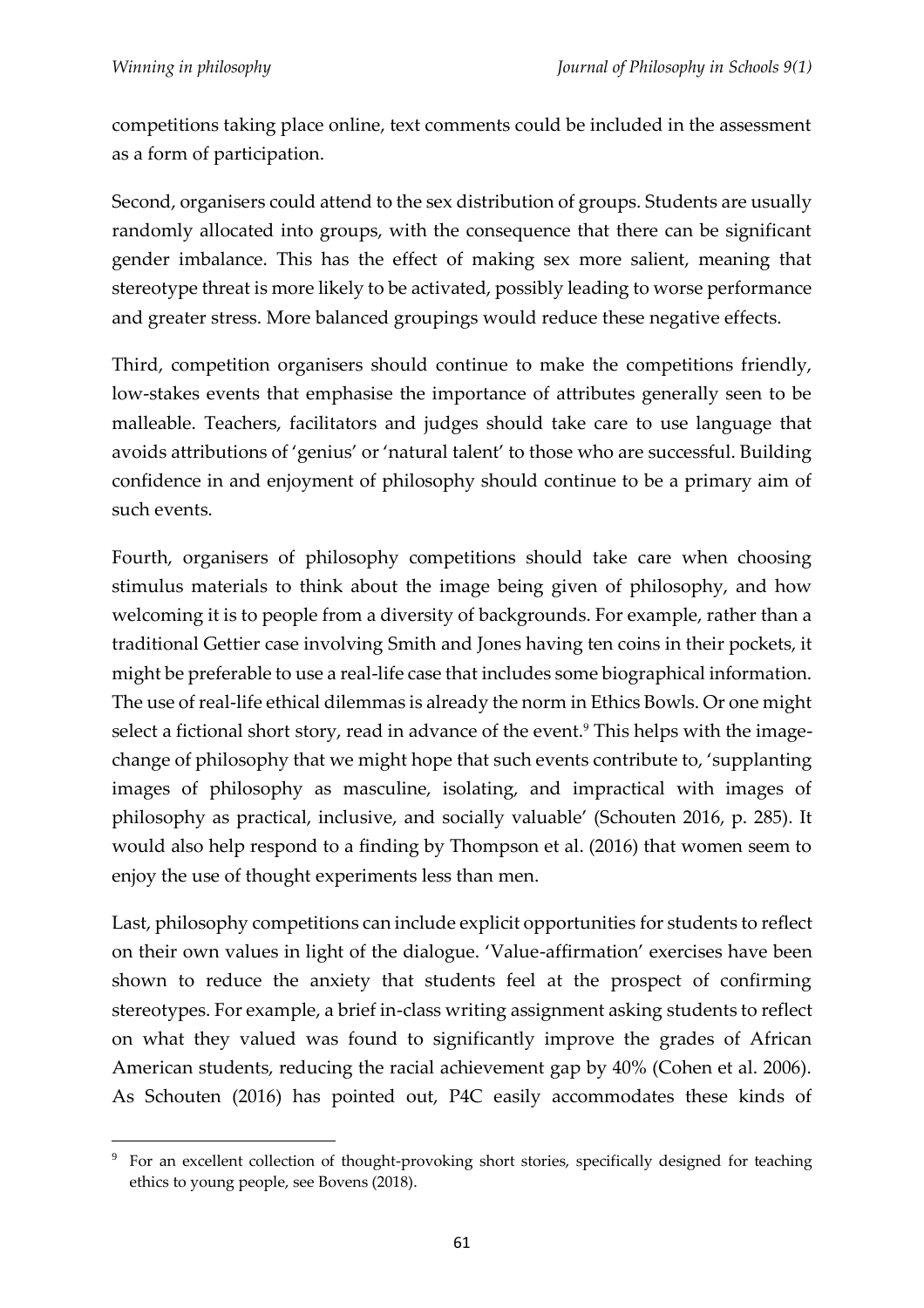exercises. Indeed, some competitions already include explicit opportunities for participants to reflect on the impact of the dialogue on their own lives and the practical implications of what has been discussed. For example, one organiser asks students to reflect on 'What are you more aware of now in your lifestyle after participating in this Community of Inquiry?' and 'Have you discovered anything practical which may enrich or change the way you live?' (Smith 2020) Aside from the obvious benefits that asking such questions have for making these competitions enriching, valuable exercises, they could help increase the confidence and performance of minority groups engaged in philosophy.

## **Conclusion**

Academic philosophy as currently practised is often marked by a competitive atmosphere; individuals compete to 'win' arguments by demonstrating the flaws in the case of their 'opponent'. Arguably something has gone wrong here with philosophy's focus, for philosophy should be a collaborative exercise in pursuit of the goal of finding truth or wisdom. Rather than focusing on this type of argument for why competitiveness might damage philosophy, I have argued that competitiveness might damage philosophy via the damage it does to diversity within the discipline. Drawing on empirical research, I have shown how competitive norms may be harmful to women's participation in academic philosophy. Even if stereotypes about women preferring harmony and disliking individual competition are false, women may still suffer negative consequences as a result of the competitive environment. First, women may experience hostility because they engage in the competitive behaviours expected of philosophers. Second, they may suffer additional stress and possible lower performance as a result of stereotype threat. And third, the competitive environment may contribute to people developing schemas about philosophy that lead to women feeling that they do not belong in the discipline. Matters are made worse by 'winning behaviours' (such as thinking quickly on one's feet or coming up with 'smart questions') exemplifying a 'genius culture' where being good at philosophy is associated with fixed, intellectual talents―a culture that is associated with lower participation of women (Leslie et al. 2015).

How does this bear on high school philosophy competitions? Initially we might be worried about the inclusivity of these events—that girls might be put off participating, and that they might find such events stressful and under-perform compared to boys. And, since research suggests a pre-university effect on the gender gap in philosophy, we might be worried that these events do not help encourage diversity within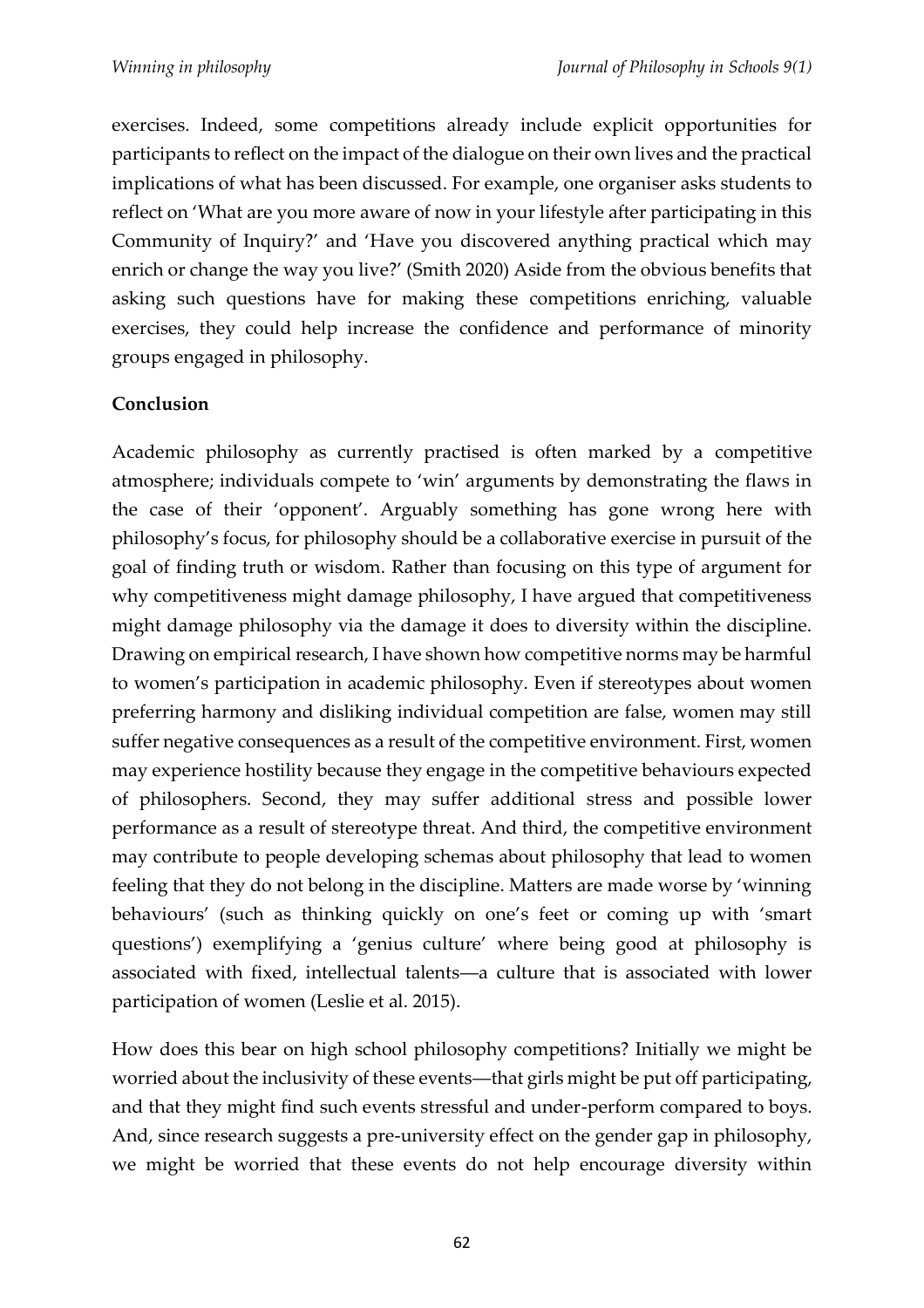academic philosophy. However, there are good reasons to think this is not the case. The way that these events are practised—for example, rewarding stereotypically female attributes―suggests that they are inclusive events that form part of the positive image-change needed for philosophy. Moreover, since these events tend to reward attributes less commonly perceived to be fixed, such as effort and collaboration, there are likely positive effects for the participation of minorities. Thus, the net benefits these events have for supporting diversity in the discipline are likely to outweigh concerns around setting up philosophy as having winners and losers.

A number of steps can be taken to further support these already inclusive events in being both accessible to females and likely to promote gender diversity in academic philosophy: there should be a diversity of means of participation, care should be taken to avoid minority groups being alone in their group; the friendly, low-stakes nature of the competitions should continue to be emphasised; stimulus materials should include practical, real-life examples; and explicit opportunities should be included for students to reflect on their own values and how they influence, and are influenced by, the dialogue. In this way, these events can continue to be an important part of the image-change that is required in philosophy, hopefully with effects that might filter up to representation within, and the practice of, philosophy at university level and beyond.

## **Acknowledgements**

Thank you to Liam Kofi Bright and Peter Dennis for their helpful suggestions on earlier drafts of this paper. Thank you also to two anonymous reviewers for this journal for their valuable feedback.

# **References**

- AAP (2021) *2021 AAP Philosothon*. Australasian Association of Philosophy. Available from<https://aap.org.au/Philosothon>
- Alston, WP & Brandt, RB (1974) *The problems of philosophy*. 2nd edn. Allyn and Bacon, Boston, MA.
- Aymelek, CNL (2015) Women in philosophy: A qualitative assessment of experiences at the undergraduate level. *PSU McNair Scholars Online Journal* 9(1). Available from<https://pdxscholar.library.pdx.edu/mcnair/vol9/iss1/2/>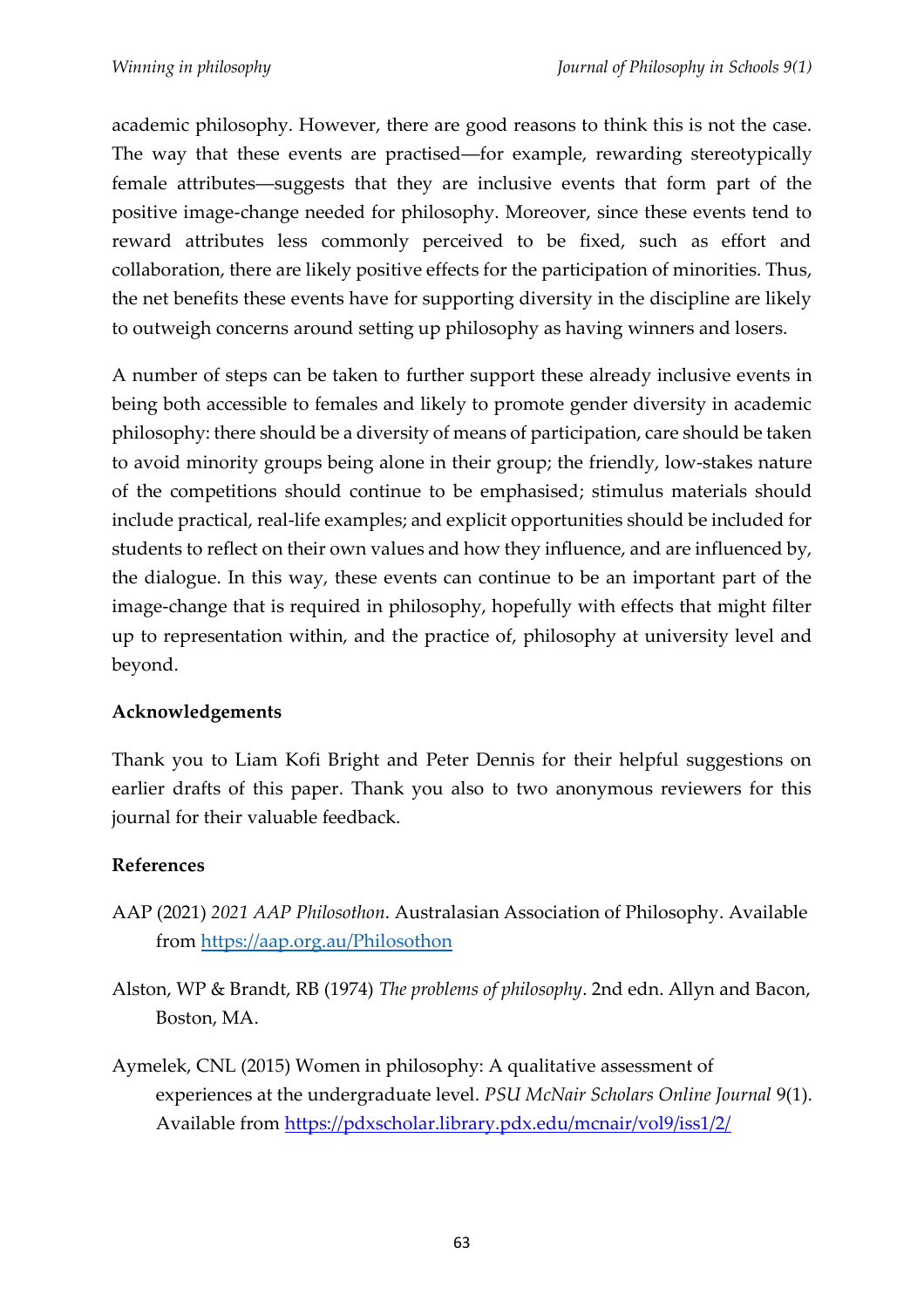- Antony, L (2012) Different voices or perfect storm: Why are there so few women in philosophy? *Journal of Social Philosophy*, 43(3), pp. 227-255.
- Baron, S, Dougherty, T & Miller, K (2015) Why is there female under-representation among philosophy majors? Evidence of a pre-university effect. *Ergo*, 2(14), pp. 329-365.
- Beebee, H (2013) Women and deviance in philosophy. In K Hutchison & F Jenkins (eds) *Women in philosophy: What needs to change?* Oxford University Press, Oxford, UK, pp. 61-80.
- Beebee, H. (2021) Women in philosophy: What's changed? *The Philosophers' Magazine*, 29 May. Available from [https://www.philosophersmag.com/essays/242-women-in-philosophy-what-s](https://www.philosophersmag.com/essays/242-women-in-philosophy-what-s-changed)[changed](https://www.philosophersmag.com/essays/242-women-in-philosophy-what-s-changed)
- Beebee, H & Saul, J (2011) *Women in philosophy in the UK: A Report by the British Philosophical Association and the Society for Women in Philosophy. September 2011.*  Available from [http://www.swipuk.org/notices/2011-09-](http://www.swipuk.org/notices/2011-09-08/Women%20in%20Philosophy%20in%20the%20UK%20(BPA-SWIPUK%20Report).pdf) [08/Women%20in%20Philosophy%20in%20the%20UK%20\(BPA-](http://www.swipuk.org/notices/2011-09-08/Women%20in%20Philosophy%20in%20the%20UK%20(BPA-SWIPUK%20Report).pdf)[SWIPUK%20Report\).pdf](http://www.swipuk.org/notices/2011-09-08/Women%20in%20Philosophy%20in%20the%20UK%20(BPA-SWIPUK%20Report).pdf)
- Bovens, L (2018) *TESS: Teaching ethics with short stories*. Available from: <http://www.teachingethicswithshortstories.com/>
- Brighouse, H (2016) Gender dynamics in the philosophy classroom. *Crooked Timber*, 6 April. Available from<https://crookedtimber.org/2016/04/06/38290/>
- Buckwalter, W & Turri, J (2016) Perceived weaknesses of philosophical inquiry: A comparison to psychology. *Philosophia*, 44, pp. 33-52.
- Calhoun, C (2009) The undergraduate pipeline problem. *Hypatia*, 24(2), pp. 216-223.
- Cohen, GL, Garcia, J, Apfel, N & Master, A (2006) Reducing the racial achievement gap: A social-psychological intervention. *Science*, 313(5791), pp. 1307-1310.
- Conklin, SL, Artamonova, I & Hassoun N (2019-20) The state of the discipline: New data on women faculty in philosophy. *Ergo*, 6(30).
- Dougherty, T, Baron, S & Miller, K (2015) Why do female students leave philosophy? The story from Sydney. *Hypatia*, 30(2), pp. 467-474.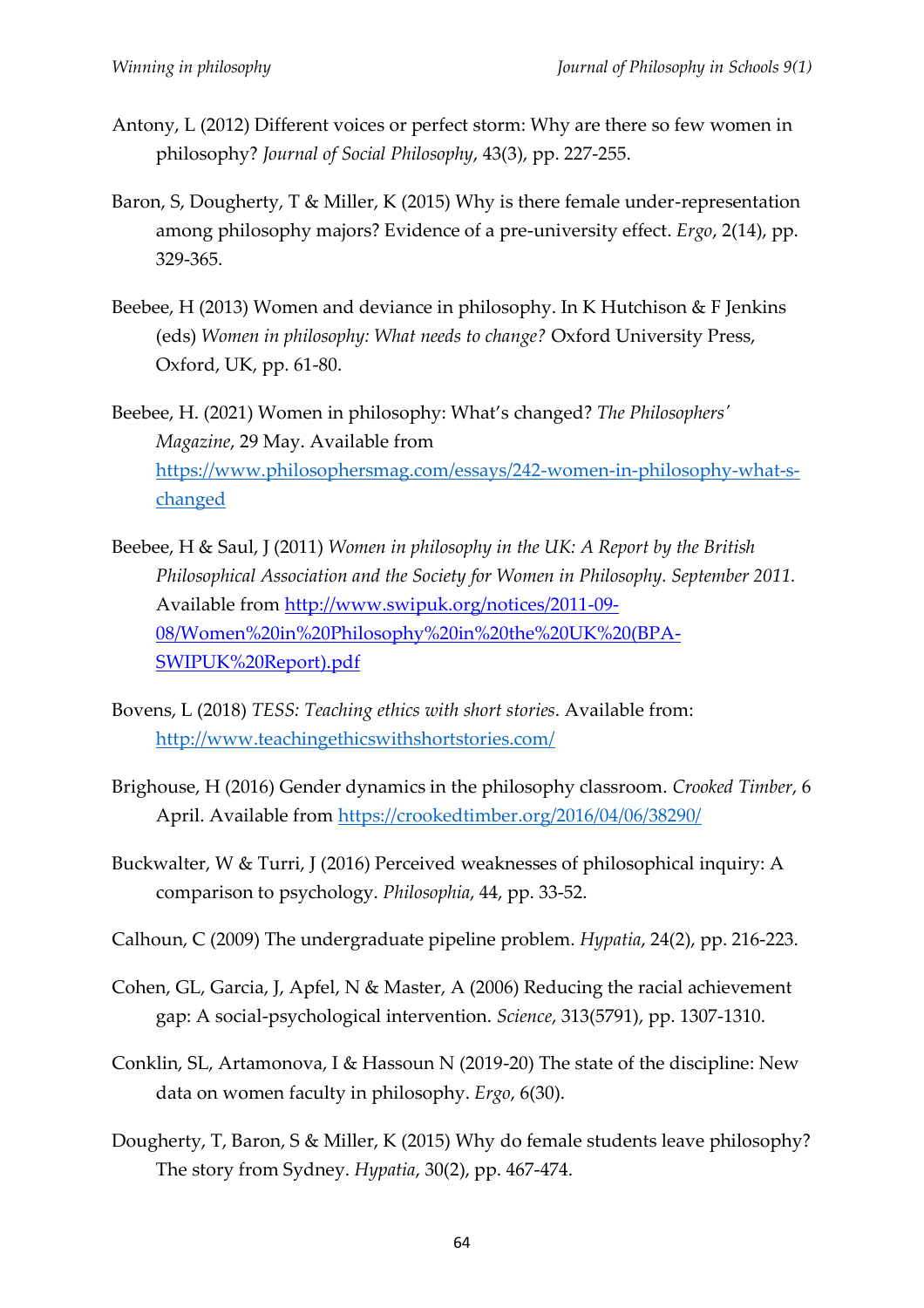- Easton, C (2021) Women and 'the philosophical personality': Evaluating whether gender differences in the Cognitive Reflection Test have significance for explaining the gender gap in philosophy. *Synthese*, 198, pp. 139-167.
- Fair, F, Haasa, LE, Gardosik, C, Johnson, D, Price, D & Leipnik, O (2015) Socrates in the schools: Gains at three-year follow-up. *Journal of Philosophy in Schools*, 2(2), pp. 5-16.
- Figdor, C & Drabek, ML (2016) Experimental philosophy and the underrepresentation of women. In J Sytsma & W Buckwalter (eds) *A companion to experimental philosophy.* Wiley Blackwell, West Sussex, pp. 590-602.
- Friedman, M (2013) Women in philosophy: Why should we care? In K Hutchison & F Jenkins (eds) *Women in philosophy: What needs to change?* Oxford University Press, Oxford, UK, pp. 21-38.
- Goldhill, O (2017) Philosophers are the original tech bros. *Quartz*, 16 April. Available from<https://qz.com/959409/philosophers-are-the-original-tech-bros/>
- Govier, T (1999) *The philosophy of argument*. Vale, Newport News, VA.
- Haslanger, S (2008) Changing the ideology and culture of philosophy: Not by reason (alone). *Hypatia*, 23(2), 210-223.
- Jenkins, F (2013) Singing the post-discrimination blues: Notes for a critique of academic meritocracy. In K Hutchison & F Jenkins (eds) *Women in philosophy: What needs to change?* Oxford University Press, Oxford, UK, pp. 81-102.
- Jones, SM & Dindia, KA (2004) Meta-analytic perspective on sex equity in the classroom. *Review of Educational Research*, 74(4), pp. 443-471.
- Lee, SY, Kesebir, S & Pillutla, MM (2016) Gender differences in response to competition with same-gender coworkers: A relational perspective. *Journal of Personality and Social Psychology*, 110(6), pp. 869-886.
- Liu, M (2020) On speaking up in class. *Show and Tell*, 5 March. Available from <https://manifestvirtue.wordpress.com/>
- Leraas, BC, Kippen, NR & Larson, SJ (2018) Gender and student participation. *Journal of the Scholarship of Teaching and Learning*, 18(4), pp. 51-70.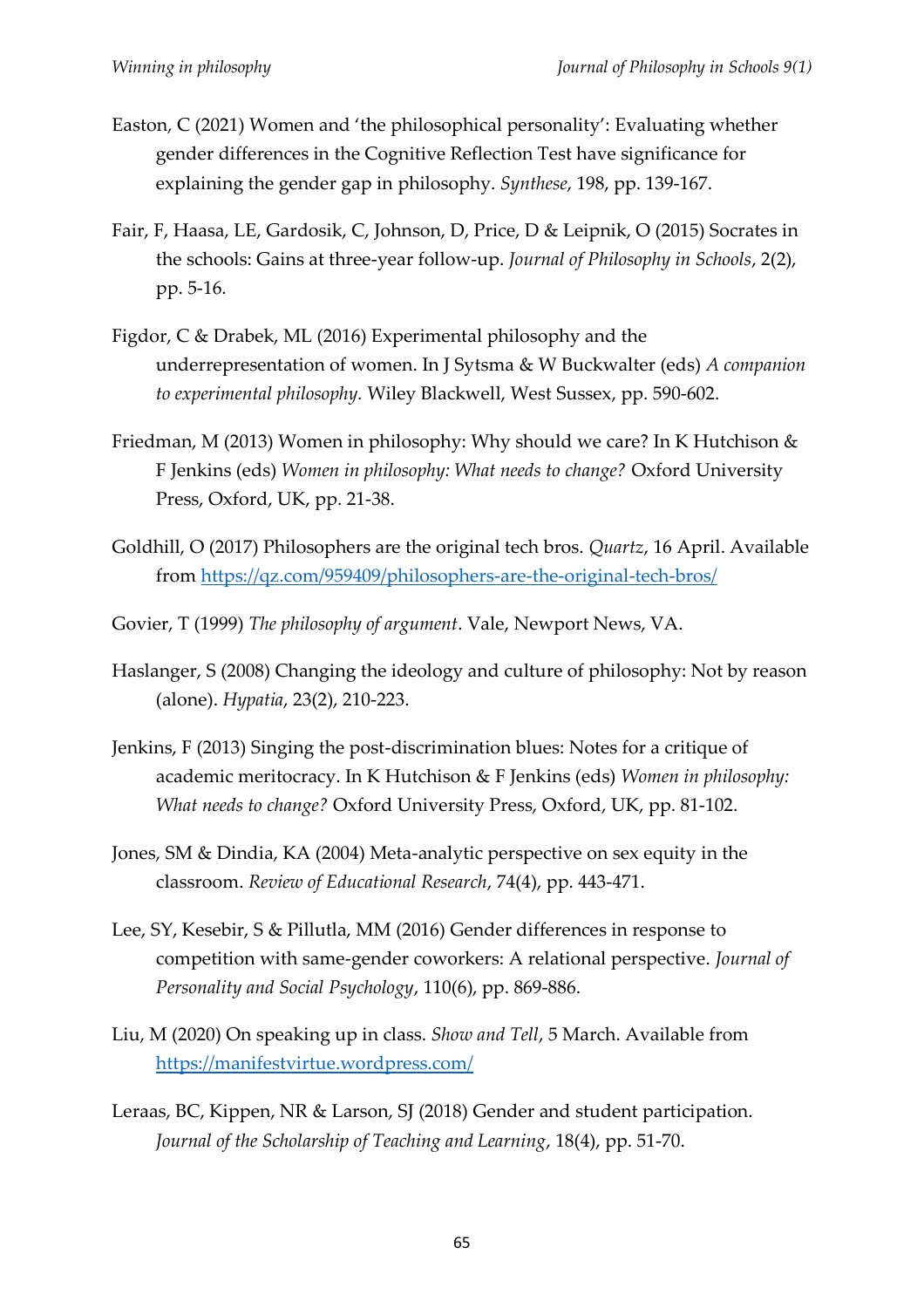- Leslie, S, Cimpian, A, Meyer, M & Freeland, E (2015) Expectations of brilliance underlie gender distributions across academic disciplines. *Science*, 347(6219), pp. 262-265.
- Ma, D, Webster, C, Nanae, Tachibe, N & Gressis, R (2018) 21% versus 79%: Explaining philosophy's gender disparities with stereotyping and identification. *Philosophical Psychology* 31(1), pp. 68-88.
- Manne, K (2018) *Down girl: The logic of misogyny*. Penguin, Great Britain.
- Niederle, M & Vesterlund, L (2007). Do women shy away from competition? Do men compete too much? *The Quarterly Journal of Economics*, 122(3), pp.1067-1101.
- Niederle, M & Vesterlund, L (2011) Gender and competition. *Annual Review of Economics*, 3(1), pp. 601-630.
- Philosothon UK (2021). *Philosothon UK*. Available from<https://philosothon.co.uk/>
- Rooney, P (2010) Philosophy, adversarial argumentation, and embattled reason. *Informal Logic*, 30(3), pp. 203-234.
- Rudman, LA (1998). Self-promotion as a risk factor for women: The costs and benefits of counterstereotypical impression management. *Journal of Personality and Social Psychology*, 74(3), pp. 629-645.
- Rudman, LA, Moss-Racusin, CA, Phelan, JE & Nauts, S (2012) Status incongruity and backlash effects: Defending the gender hierarchy motivates prejudice against female leaders. *Journal of Experimental Social Psychology*, 48(1), pp. 165- 179.
- Saul, J (2015) Women in philosophy. *The Philosophers' Magazine*, 23 January. Available from [https://www.philosophersmag.com/component/content/article?id=9:women-in](https://www.philosophersmag.com/component/content/article?id=9:women-in-philosophyAmp;Itemid=101)[philosophyAmp;Itemid=101](https://www.philosophersmag.com/component/content/article?id=9:women-in-philosophyAmp;Itemid=101)
- Schwitzgebel, E (2010) On being good at seeming smart. *The Splintered Mind*, 25 March. Available from [http://schwitzsplinters.blogspot.com/2010/03/on-being](http://schwitzsplinters.blogspot.com/2010/03/on-being-good-at-seeming-smart.html)[good-at-seeming-smart.html](http://schwitzsplinters.blogspot.com/2010/03/on-being-good-at-seeming-smart.html)